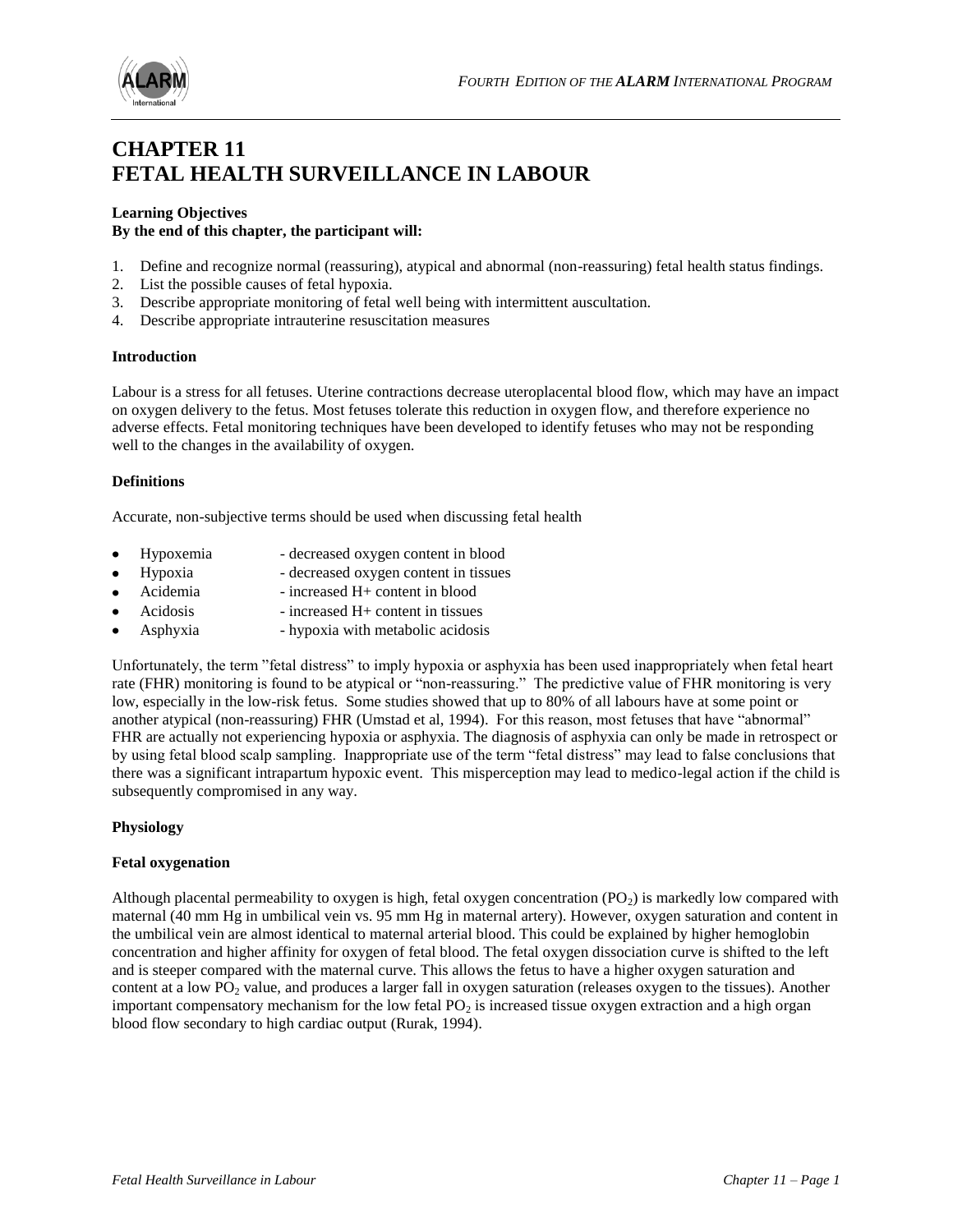

Uterine contractions during labour decrease uteroplacental blood flow. This results in reduced oxygen delivery to the placenta, and from there to the fetus. Most fetuses tolerate this reduction in oxygen flow and experience no adverse effects. The distribution of oxygen to the fetus depends on the delivery of oxygen from maternal lungs to the uterus and placenta, diffusion from the placenta to fetal blood, and distribution of fetal blood to various fetal tissues through fetal cardiovascular activities. Disturbances in any of these three will reduce availability of oxygen to the fetus.

## **Maternal factors**

Decreased maternal arterial oxygen tension

- Respiratory disease
- Hypoventilation
- Seizures
- Trauma
- Tobacco smoking, including chronic exposure to second-hand smoke

Decreased maternal oxygen carrying capability

- Significant anemia (e.g. iron deficiency, hemoglobinopathies, parasites like malaria)
- Carboxihemoglobin (smokers), poisoning, intoxication, drugs

Decreased uterine blood flow

- Hypovolemia due to blood loss
- Hypotension due to blood loss, sepsis etc.
- Conduction anesthesia such as epidural
- Maternal positioning including dorsal or lithotomy positions

#### Chronic maternal conditions

- Vasculopathies (e.g., systemic lupus erythematosis (SLE), type I diabetes, chronic hypertension)
- Antiphophoslipid syndrome

#### **Uteroplacental factors**

- Excessive uterine activity or uterine hypertonus
- Hyperstimulation secondary to oxytocin, prostaglandins  $E_2$  or normal labour
- Placental abruption
- Uteroplacental dysfunction
- Placental infarction dysfunction, marked by intrauterine growth restriction, oligohydramnios, or abnormal Doppler studies
- Chorioamnionitis
- Anomalies of the uterus (fibroids, septa)
- Abnormal implantation of the placenta (i.e. placenta previa) or cord (velamentous insertion)

## **Fetal factors**

Cord compression

- Oligohydramnios
- Cord prolapse or entanglement  $\bullet$
- Decreased fetal oxygen carrying capability
- Significant anemia (e.g., isoimmunization, fetomaternal bleed)
- Carboxyhemoglobin (smokers)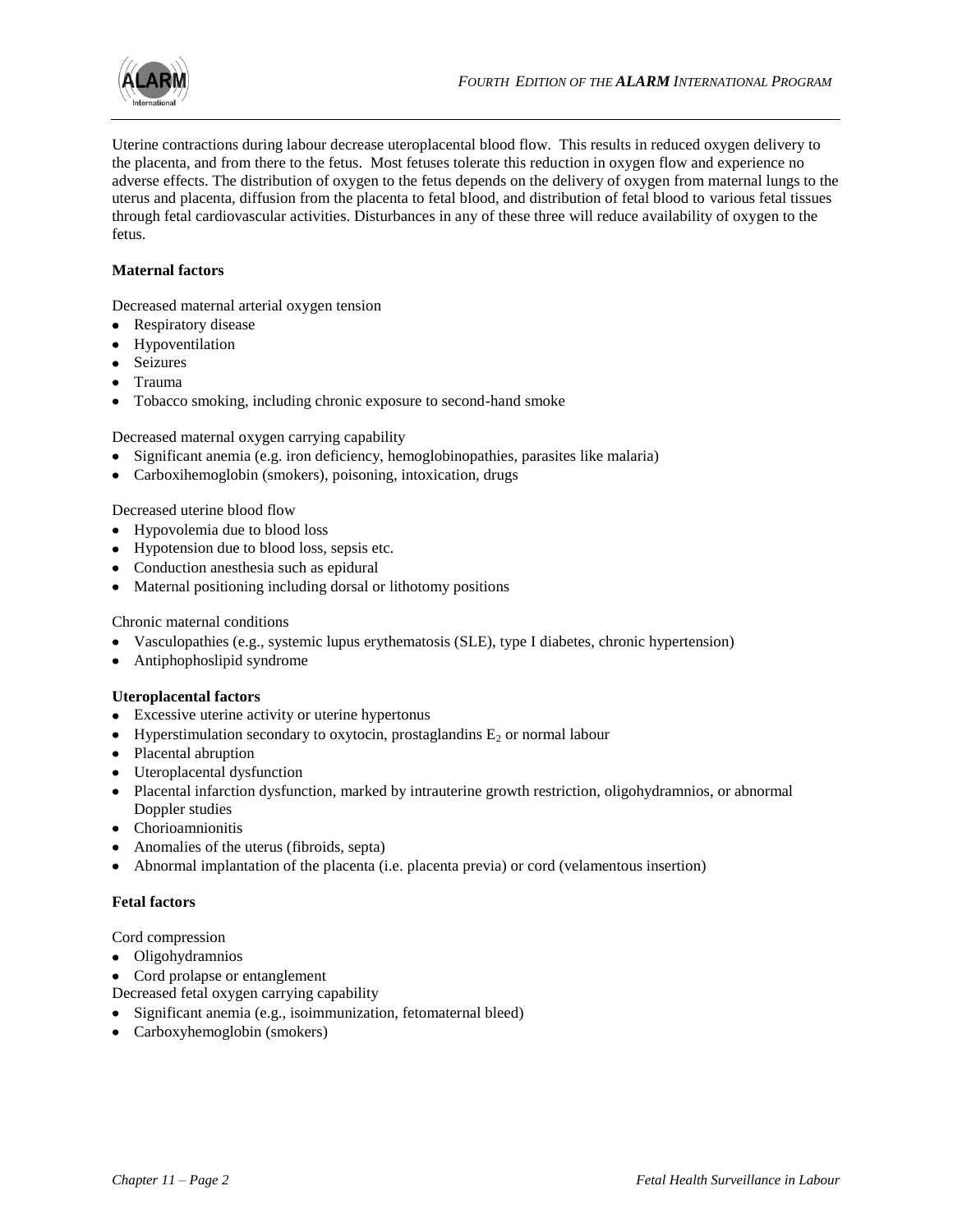

#### **Fetal responses to hypoxia**

The progression from normal oxygenation to asphyxia is a continuum with progressive changes in vital signs and end-organ effects. The **compensatory responses** of the fetus that is developing asphyxia include:

- 1. Fetal tachycardia to increase the fetal cardiac output
- 2. Decreased oxygen consumption through decreased movement, tone, and breathing
- 3. Redistribution of fetal blood flow
	- Increased flow to the brain, heart, and adrenals
	- Decreased flow to the kidneys, lungs, gut, and liver



Thus, any injury to the fetal brain as a result of intrapartum hypoxia is associated with injury to other organ systems first, except in rare circumstances. Severe metabolic or mixed metabolic acidosis, indicating decompensation with damage to target organs such as lungs, heart, and kidneys, is required to diagnose fetal asphyxia.

If brain injury is to be attributed to intrapartum asphyxia, the following would therefore be expected:

- Depressed neonatal vital signs (Apgar  $\leq$ 3 at 5 minutes)
- Neonatal neurological sequelae (neonatal encephalopathy) hypotonia, irritability, seizures
- Neonatal multi-organ dysfunction
	- Renal oliguria, anuria, azotemia
	- Lung respiratory distress syndrome, pulmonary hypertension
	- Gut necrotizing enterocolitis
	- Liver hypoglycemia, elevated liver enzymes, coagulopathy
	- Hematologic thrombocytopenia, leukopenia
	- Cardiac cardiomyopathy, patent ductus arteriosus
- Biochemical evidence of severe metabolic acidosis
	- Umbilical artery pH <7.0
	- Umbilical artery base deficit <16 mmol/L

Accordingly, evidence of damage to several end organs, as well as metabolic acidosis, is required before a diagnosis of fetal asphyxia can be assumed.

## **Neurobiology**

Neonatal encephalopathy and its subset of hypoxic-ischemic encephalopathy (HIE) are conditions defined to term infants (>37 completed weeks of gestation) and near-term infants (>34 completed weeks of gestation). The combined incidence of neonatal encephalopathy and HIE is 1.9–3.8 per 1,000. The overall incidence of neonatal encephalopathy attributable to intrapartum abnormalities is approximately 1.6 per 10,000. Although term and nearterm infants are at relatively low risk for cerebral palsy (CP) compared with very preterm infants, they still make up at least one-half of all cases of CP. Infants <1,500 grams at birth account for approximately one-quarter of the cases of cerebral palsy. Neonatal encephalopathy can result from many conditions, 90% of which are secondary to events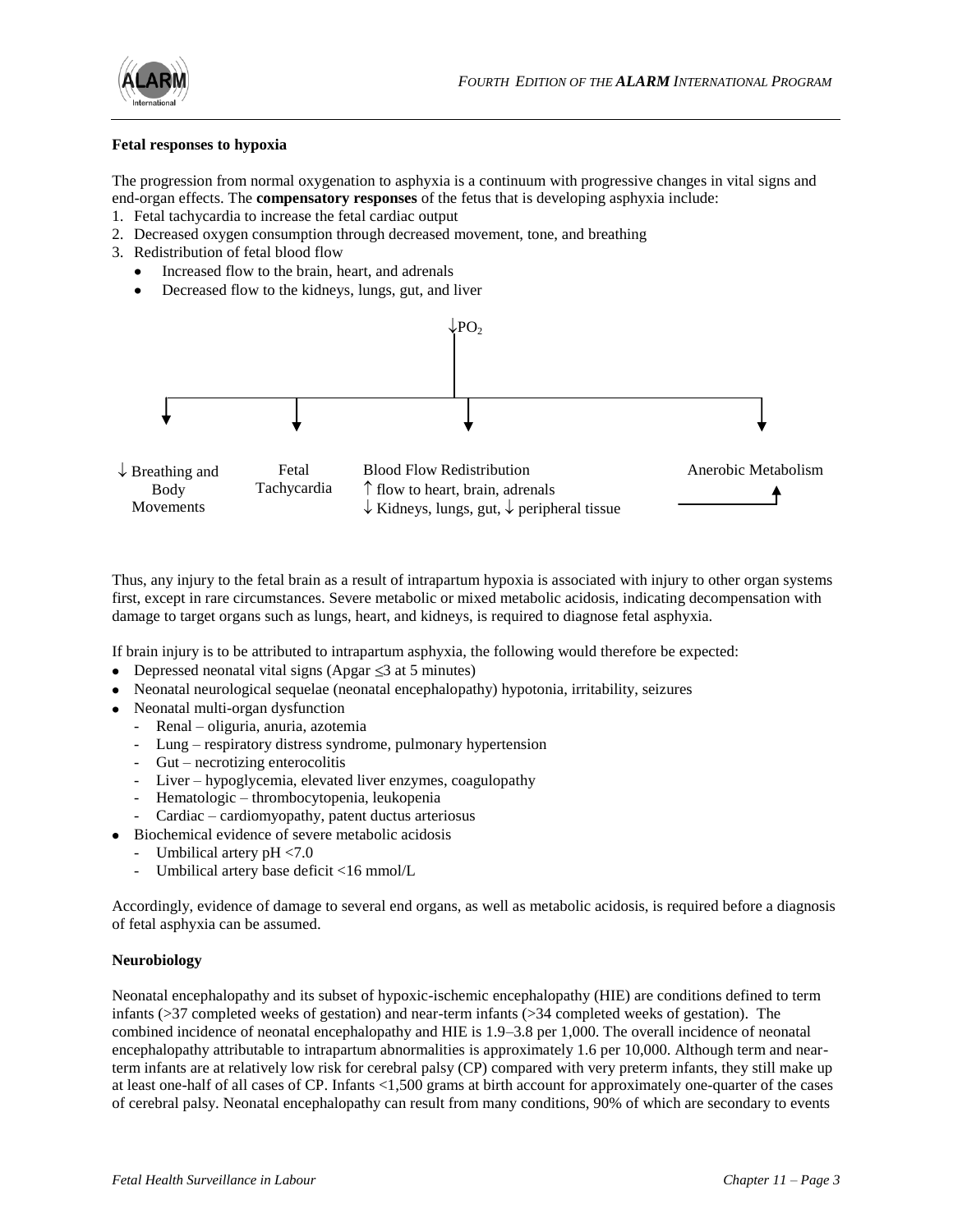

arising before the onset of labour; prenatal stroke, infection, cerebral malformation, genetic disorders, and other unknown factors. Only 10% of cases of neonatal encephalopathy met what were very nonstringent criteria for intrapartum hypoxia, with another 10% experiencing a significant intrapartum event that may have been associated with intrapartum hypoxia. The pathway from intrapartum HIE to subsequent CP must progress through neonatal encephalopathy (ACOG, 2003).

Ultimately, sustained hypoxia leading to severe metabolic acidosis and cardiovascular decompensation with systemic hypotension may lead to cerebral ischemia and brain damage. Asphyxia may occur at any point in the infant's antepartum, intrapartum, or postpartum life.

- The type of cerebral injury caused by HIE depends on the nature of the insult, the maturation of the brain, and its vascular development.
	- The term fetus principally sustains injury to the subcortical white matter and cerebral cortex. These "watershed" areas between the end branches of the major cerebral vessels are the regions of the brain at highest risk. Often, this injury involves the motor cortex, especially the proximal extremities and upper extremities. The most frequent consequence of this injury is spastic quadriplegia. Deeper brain substance injury may occur with severe hypoxic or hypotensive insult.
	- The preterm fetus is more susceptible to decreases in cerebral perfusion affecting the periventricular white matter. This region involves descending fibers from the motor cortex. The lesion is called periventricular leukomalacia, and is visible on cranial ultrasound 3 weeks later. Moderate injury is more likely to affect the lower limbs, but severe lesions often involve both extremities. Long-term manifestations include spastic diplegia, spastic quadriplegia, and other visual and cognitive deficits.

## **Support from Labour Companions**

Every woman should have a caring companion with her in labour. Evidence shows that this decreases the duration of labour with benefits to both mother and fetus. A companion also decreases stress and anxiety. This has a potentially positive effect on the baby's compensatory mechanisms. Companionship during labour should be discussed with the woman in the prenatal period. Women should be encouraged and supported by health care facility policy to have their spouse or partner and/or other health companions present. Women without family or social support should be encouraged to seek out a labour companion. Health care providers together with health care facilities should develop and maintain a list of community resources.

Support during childbirth from caregivers has been shown to have a positive impact on labour and delivery, as shown in Figure 1.

#### **Figure 1 – Outcomes related to support from caregivers during labour**

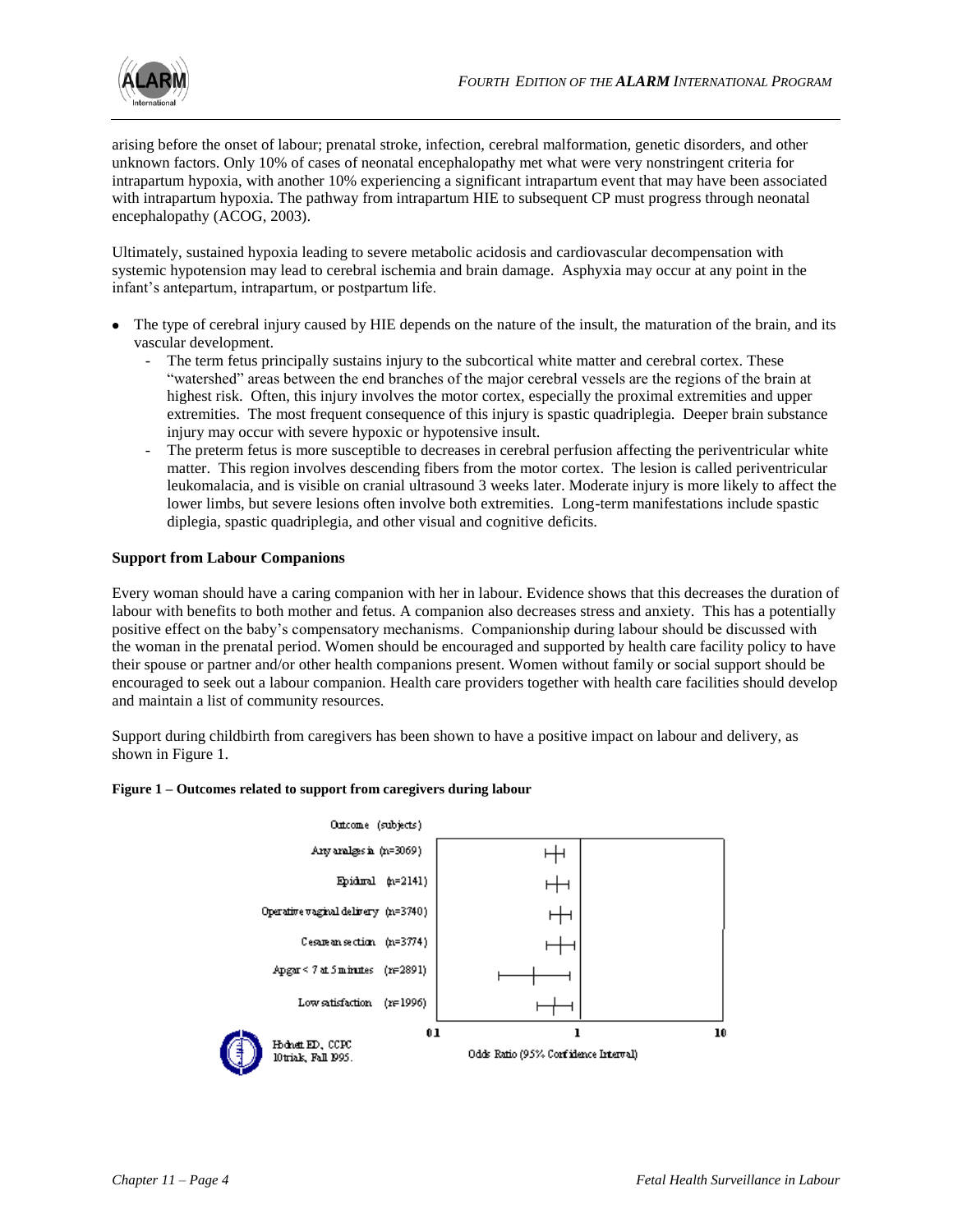

## **Cerebral Palsy**

## *Definition*

Cerebral palsy is a chronic motor disorder of cerebral origin characterized by the early onset of abnormal movement or posture not attributable to recognized progressive disease.

**"**RESEARCH SUPPORTS THAT SPASTIC QUADRIPLEGIA, ESPECIALLY WITH AN ASSOCIATED MOVEMENT DISORDERS, IS THE ONLY TYPE OF CEREBRAL PALSY ASSOCIATED WITH ACUTE INTERRUPTION OF BLOOD SUPPLY. PURELY DYSKINETIC OR ATAXIC CEREBRAL PALSY, ESPECIALLY WHEN THERE IS AN ASSOCIATED LEARNING DIFFICULTY, COMMONLY HAS A GENETIC ORIGIN AND IS NOT CAUSED BY INTRAPARTUM OR PERIPARTUM ASPHYXIA." *(NELSON, 1998)*

## *Incidence*

The incidence of CP at full term is 2–3/1,000 live births and has not changed in the past three or four decades.

Advances in neonatal care have increased survival of extremely premature neonates. This has resulted in an increase in the incidence of CP in the very low-birth weight survivors. However, these infants are of such a small number relative to the overall population that the effect on the total incidence of CP is not significant.

## *Factors associated with cerebral palsy*

- Prematurity
- Intrauterine growth restriction
- Developmental abnormalities
- Metabolic abnormalities
- Autoimmune conditions
- Coagulation disorders
- Infections (clinical chorioamnionitis and severe, not mild, histological chorioamnionitis) - In utero infection (primary infection: viral or parasitosis, such as toxoplasmosis)
- Multiple gestation
- Trauma
- Asphyxia antepartum, intrapartum or neonatal
	- Substance abuse and/or smoking
	- Maternal medical conditions (e.g. hypertension)
	- Placental abnormalities

#### **Criteria to define an acute intrapartum hypoxic event as sufficient to cause cerebral palsy**

#### *The Society of Obstetricians and Gynaecologists of Canada criteria*

The Society of Obstetricianss and Gynaecologists of Canada (SOGC) clinical practice guideline on fetal health surveillance in labour (Liston et al, 2002a and Liston et al, 2002b) states the following:

**Essential criteria** of the newborn response to asphyxia of such a degree as to be likely to cause harm are:

- Apgar score 0 to 3 for  $\ge$  5 minutes
- Neonatal neurologic sequelae (e.g. hypotonia, seizures, coma)
- Evidence of multi-organ system dysfunction in the immediate neonatal period
- Umbilical cord arterial  $pH < 7.0$
- Umbilical cord arterial base deficit <-16 mmol/L

All of these conditions must be present. In cases where such evidence is lacking, one cannot conclude that hypoxic acidemia existed or had the potential to cause neurologic deficits.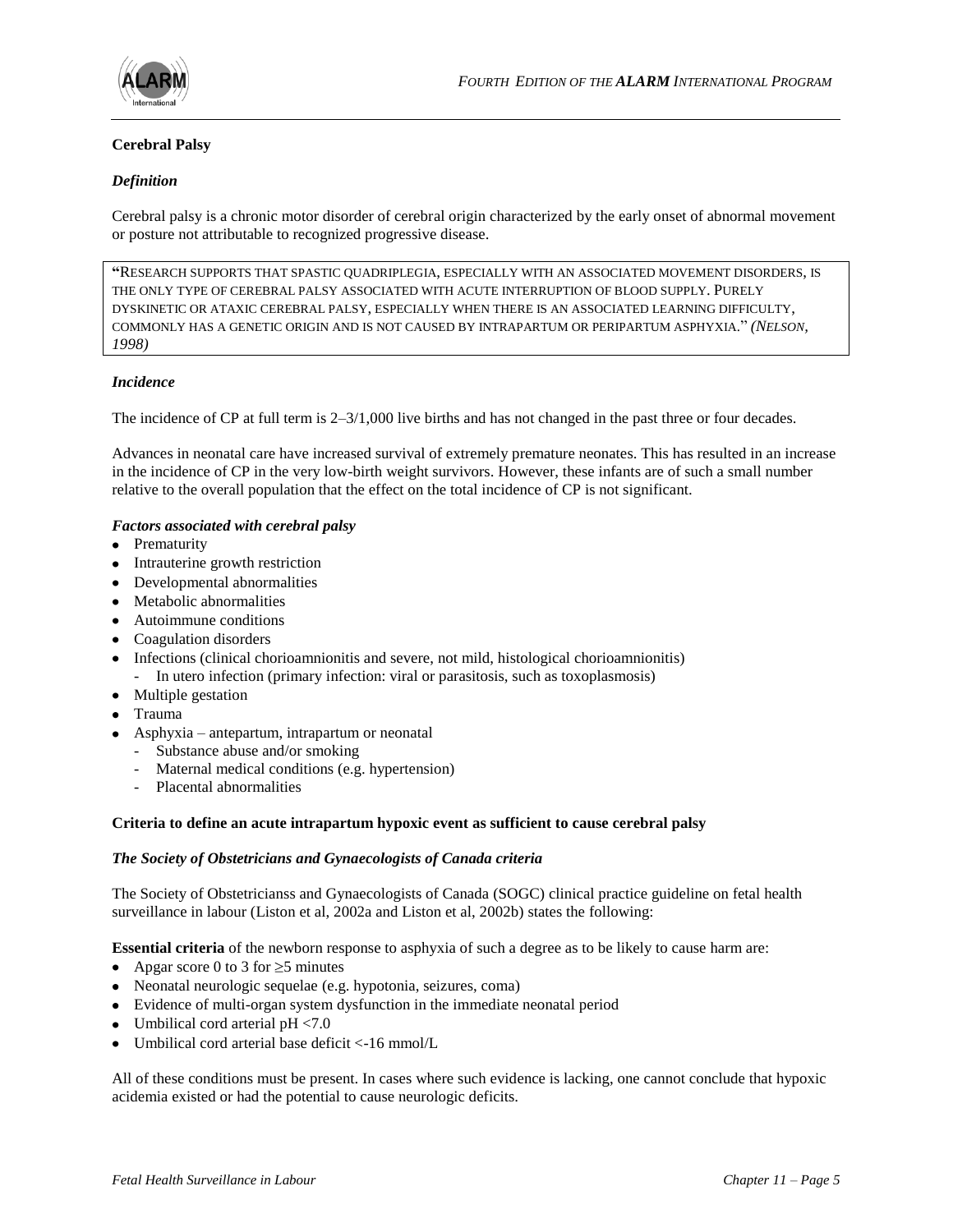

## *The American College of Obstetricians and Gynecologists criteria*

The American College of Obstetricians and Gynecologists (ACOG) criteria are similar to those of the SOGC but differ in the base deficit threshold and address criteria that would suggest the intrapartum timing of asphyxia.

## **Essential criteria** (must meet all four)

- Evidence of a metabolic acidosis in fetal umbilical cord arterial blood obtained at delivery (pH <7.0 and base  $deficit \leq-12 mmol/L)$
- Early onset of severe or moderate neonatal encephalopathy in infants born at 34 or more weeks of gestation
- Cerebral palsy of the spastic quadriplegic or dyskinetic type
- Exclusion of other identifiable etiologies such as trauma, coagulation disorders, infectious conditions, or genetic disorders

**Criteria that collectively suggest intrapartum timing** (within close proximity to labour and delivery, e.g. 0 to 48 hours) but are non-specific to asphyxial insults

- A sentinel (signal) hypoxic event occurring immediately before or during labour (ex.: abruptio)
- A sudden and sustained fetal bradycardia or the absence of FHR variability in the presence of persistent, late or variable decelerations, usually after a hypoxic sentinel event when the pattern was previously normal
- Apgar scores of 0 to 3 beyond 5 minutes
- Onset of multi-system involvement within 72 hours of birth
- Early imaging study showing evidence of acute nonfocal cerebral abnormality

Although it is unlikely that neurological deficit could be correlated with acidemia, indicated by a base deficit of  $\leq 6$ mmol/L, the ACOG Task Force chose a base deficit of  $\leq$ -12 mmol/L as a reasonable criterion because of occasional cases where the base deficit was in the range of -12 to -15. Many colleges of obstetrics and gynaecology, general practice, and midwifery around the world endorsed this consensus.

#### **Fetal Heart Rate Monitoring in Labour**

The goal of intrapartum fetal monitoring is to detect potential fetal decompensation, and to allow timely and effective intervention to prevent damage or death. The fetal brain is the primary organ of interest but at present it is not clinically feasible to assess its function. However, the FHR can be assessed. The fact that changes in FHR precede brain injury is the rationale for FHR monitoring. Timely response to abnormal FHR patterns might be effective in preventing brain injury.

During the contractions of normal labour, there is a decrease in uteroplacental blood flow. In the fetus with normal uteroplacental function, this results in an increase in  $PCO<sub>2</sub>$  and a decrease in  $PO<sub>2</sub>$  and pH. These values do not fall outside of normal values, and the fetus does not display any changes in heart rate. In the fetus with diminished uteroplacental function, the decreased blood flow results in an increase in  $PCO<sub>2</sub>$  and a decrease in PO<sub>2</sub> and pH that exceed some critical thresholds, and the fetus may show changes in heart rate.

During the course of normal labour, there is a gradual increase in  $PCO<sub>2</sub>$  and a slight decrease in  $PO<sub>2</sub>$  and pH. These changes are normal and generally well tolerated. However, even a fetus with normal uteroplacental function may be challenged by a long labour or by excessive uterine contractions.

Two methods of FHR monitoring exist:

- Intermittent auscultation (IA)
- Electronic fetal monitoring (EFM)

Assessment of the FHR by IA in the time period immediately after a contraction will allow for the detection of significant changes in the FHR. The FHR does not need to be sought during a contraction. Repetitive decelerations detected by IA may be further clarified by the changing to EFM, if available. Assessment of fetal well-being also requires consideration of the "whole picture," including antepartum concerns or intrapartum events that may have impact on the status of this fetus in labour.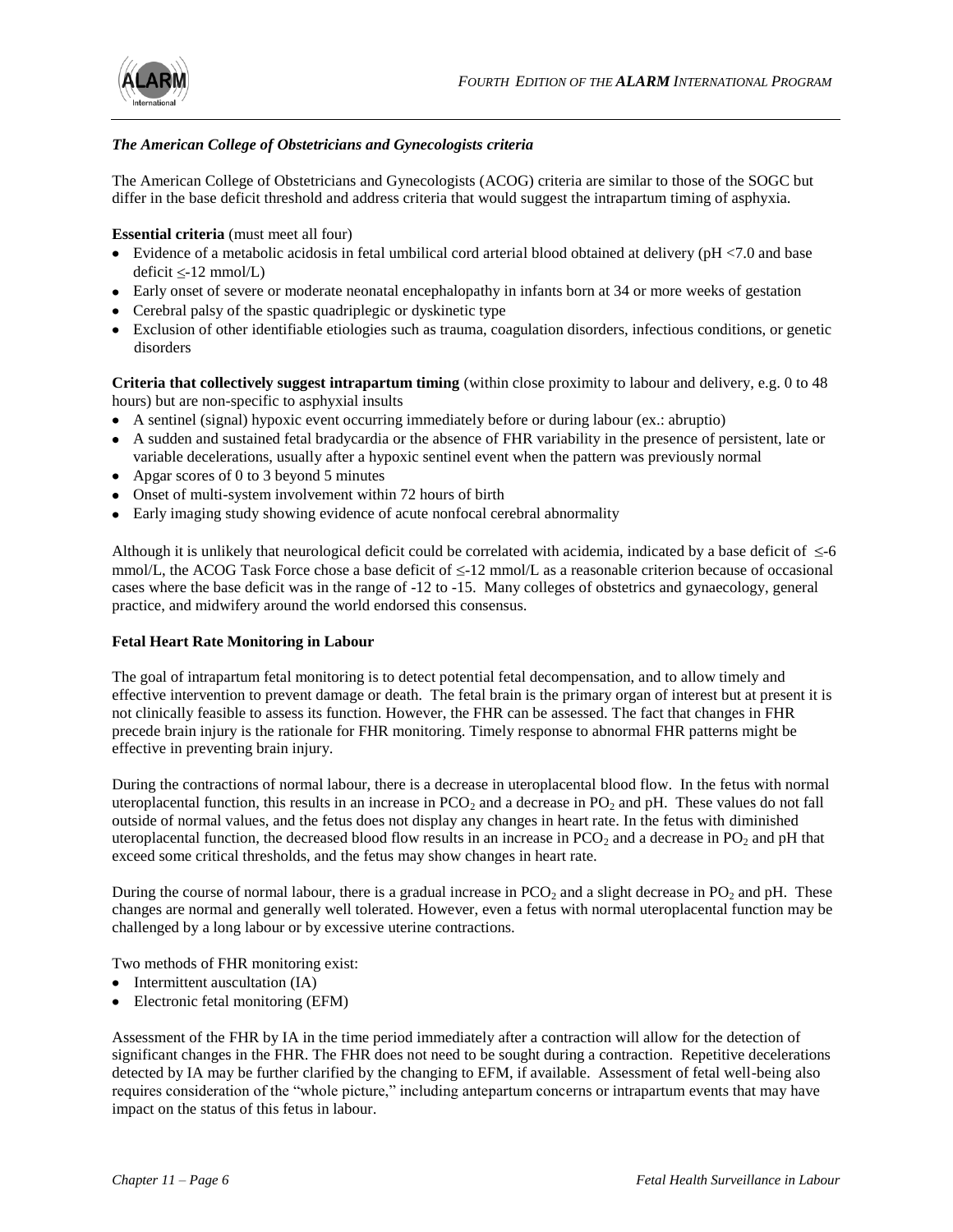

Fetal monitoring is a screening tool only. When atypical (non-reassuring) FHRs are heard, further diagnostic tests such fetal scalp sampling should be used to help with management, if available. Other intrapartum interventions may also be required.

With either method, it is important that health care providers receive continuing education about and mentoring in both the FHR monitoring techniques and their interpretation. With IA, palpation of contractions and auditory recognition of FHR changes is required. With EFM, health care providers must be able to interpret the EFM findings. Health care facilities should have an institutional policy describing the technique and frequency of monitoring, with defined interventions for atypical (non-reassuring) findings.

#### **Intermittent auscultation**

Effective IA requires the presence of 1:1 caregiver attention when auscultation is required every 15 minutes or less.

#### *Frequency of intermittent auscultation*

There is no research to demonstrate optimal time intervals for IA. The Society of Obstetricians and Gynaecologists of Canada (SOGC) guidelines for IA are the following:

- Every 30 minutes in the latent phase if the woman has been admitted to a health care facility for medical indication. Most women pass through the latent phase of labour with family support at home; fetal monitoring can be accomplished by assessing fetal movements as perceived by the mother.
- Every 15 to 30 minutes in the active phase
- Every 15 minutes in the second stage before pushing
- Every 5 minutes in the second stage when pushing

#### *Method of intermittent auscultation:*

- Palpate the maternal abdomen to identify fetal presentation and position.
- Place the Pinard, fetoscope or Doppler over the area of maximum intensity of the fetal heart sounds (usually over the fetal back).
- Place a finger on the mother's radial pulse to differentiate maternal from FHR.
- To determine a baseline rate auscultate for 1 full minute between contractions. A baseline rate determined by IA is written as a single number, not a range.

Auscultate immediately after a contraction for 1 full minute according to the frequency listed above. However, variations in the frequency and duration of IA monitoring have not been assessed in relation to outcome measurements (ACOG, 2005).

#### *Intermittent auscultation assessment*

Assessment includes baseline FHR, rhythm (regular or irregular), and the presence or absence of accelerations or decelerations. The technique of IA cannot assess baseline variability or classify decelerations if present.

#### *Intermittent auscultation and electronic fetal monitoring*

EFM was introduced as an attempt to use the correlation between FHR patterns and fetal well-being as a predictor for outcome. However, the power of EFM to predict adverse outcomes, especially in low-risk pregnancies, is poor. When EFM was evaluated against IA, it was found that the fetal outcome was not improved, but the rate of operative delivery including cesarean section was significantly increased. A meta-analysis of the trials comparing IA to EFM is shown in the Figures 2 and 3.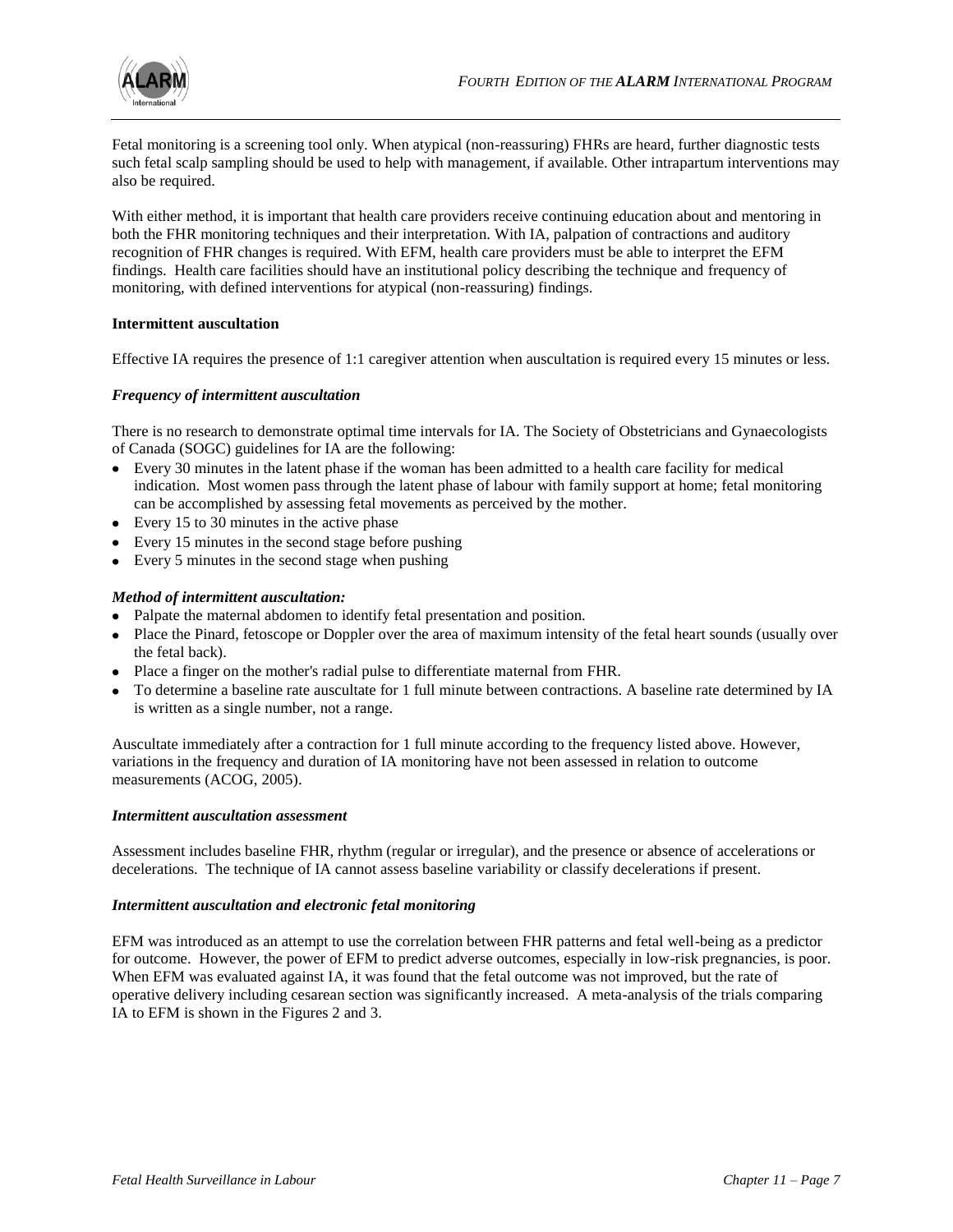





**Figure 3 - Effect of electronic fetal monitoring (with scalp sampling) versus intermittent auscultation in labour**



IA has been accepted as the standard for evaluating fetal well-being. Neither EFM nor IA has ever been tested against a "placebo," i.e. no intrapartum assessment of the fetus. IA, like EFM, may not be interpreted reliably in all instances.

Every maternity unit or ward must have a written policy on IA and EFM. Both must be used according to an acceptable method with well-defined criteria for documentation and intervention in the case of atypical or abnormal findings.

An important consequence of the surveillance of fetal well-being by auscultation is that a health care provider must be present at the bedside almost continuously. There have been several studies showing the benefits of such a presence.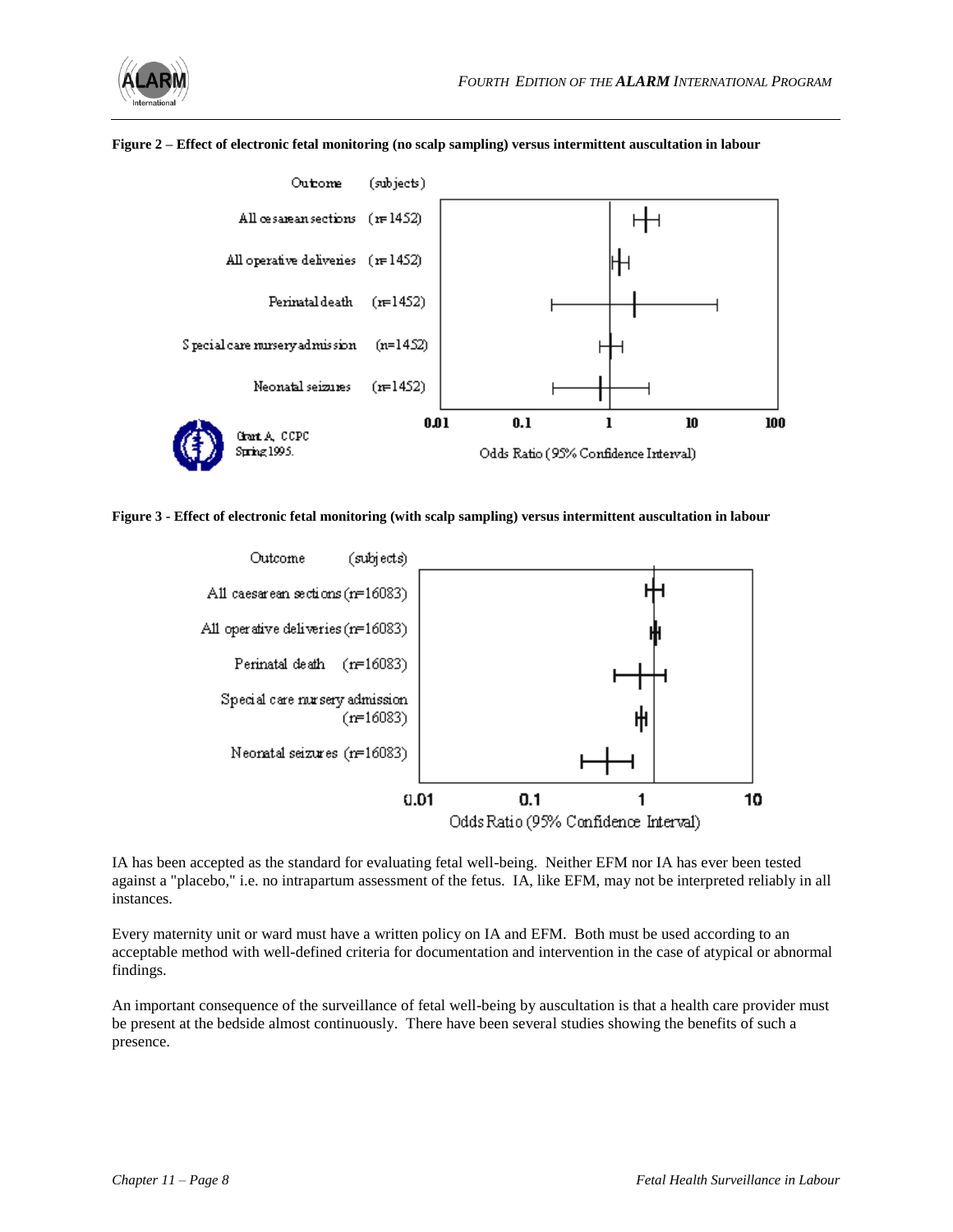EFM has not been efficacious in reducing the number of infants with deficits, because most of these deficits are not due to intrapartum events. Even when there is evidence of intrapartum asphyxia, most surviving fetuses experience no long-term deficits. Brain injury, even after an intrapartum asphyxial insult, is frequently due to events that preceded or followed labour. Fetuses with pre-existing brain injury may show atypical (non-reassuring) FHR patterns because of their underlying neuropathology.

If EFM is used, it must be evaluated like any other test for reliability, validity, and causal relationship. Reliability, expressed by intra- and inter-observer agreement of recognition and interpretation of patterns, is very poor. Computer-assisted interpretation produces greater consistency in interpretation, but little improvement in the predictive power of EFM. The Dublin trial illustrated the limitations of validity and causal relationships of both surveillance methods to outcomes (MacDonald, 1985)**.** Initial results indicated a reduction of seizures in the neonates whose labour had been monitored electronically. However, later follow-up found no difference in the incidence of CP among the groups. In addition, most of the children with CP had normal surveillance and were apparently normal neonates. This and other data suggest that the causal association between EFM abnormalities and outcome is far from established

The SOGC and other health care provider associations have concluded that EFM should be replaced by IA in lowrisk pregnancies. This conclusion has been reached because the neonatal outcome is the same and the frequency of intervention is decreased with IA compared to EFM. The use of IA requires the frequent or preferably continuous presence of a health care provider during labour. The provision of continuous care will require increased staffing in many maternity wards or units. One-to-one care involves the continuous presence of a health care provider competent in IA.

Health care providers need to develop, evaluate, and maintain their ability to recognize atypical (non-reassuring) FHR patterns. Health care facilities must provide continuing education programs to support the development of these skills.

## **Electronic fetal monitoring**



**Figure 4 - Electronic fetal heart rate monitoring in different maternal positions**

#### *Indications for electronic fetal monitoring in labour*

## *Antepartum*

Maternal

- Hypertensive disorders of pregnancy
- Pre-existing diabetes mellitus and/or gestational diabetes
- Antepartum hemorrhage
- Maternal medical disease such cardiac, anemia, hyperthyroidism, vascular disease and renal disease
- Maternal manual vacuum aspiration or other trauma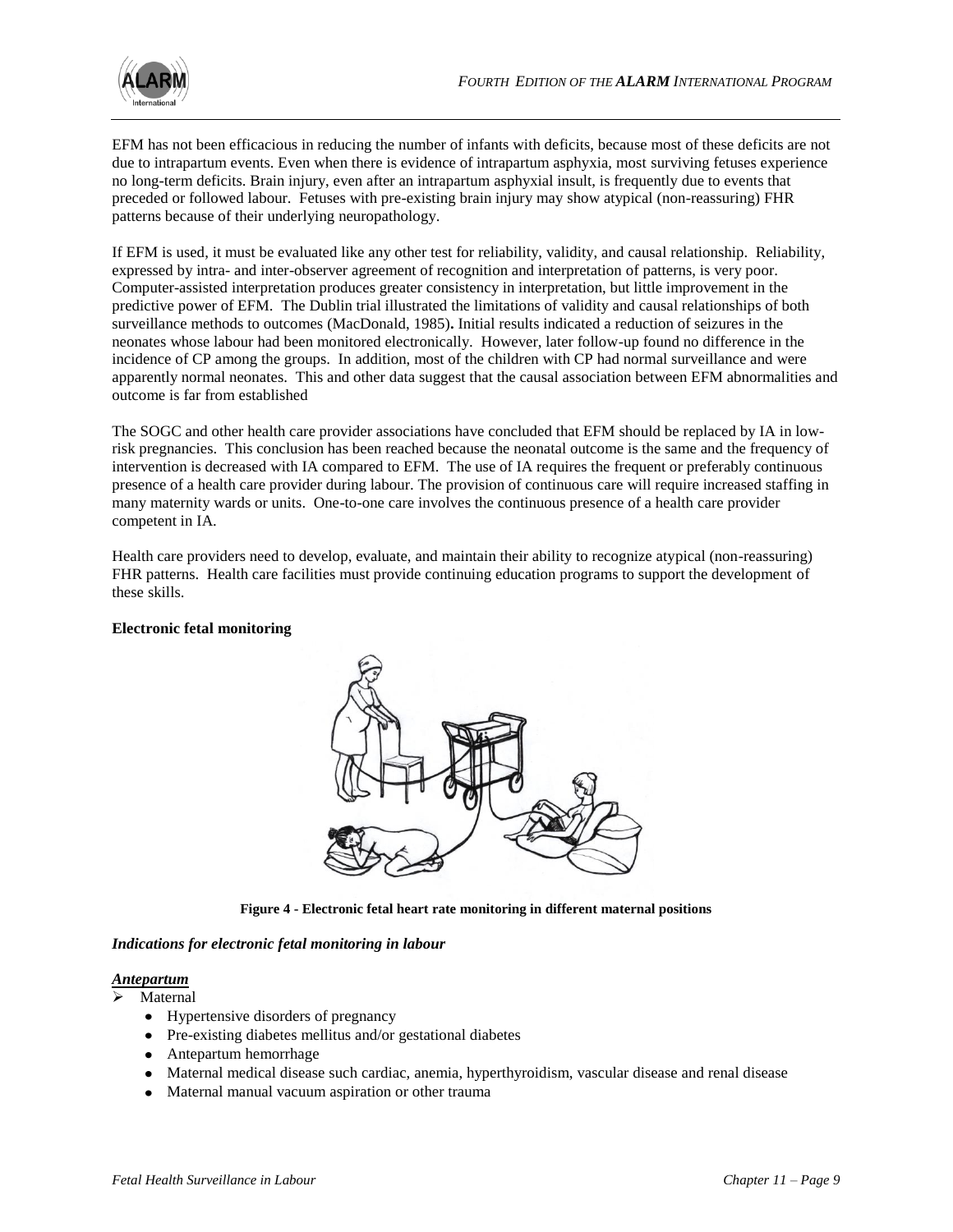

- $\triangleright$  Fetal
	- Intrauterine growth restriction
	- Prematurity
	- Oligohydramnios
	- Isoimmunization
	- Multiple pregnancy
	- Breech presentation

## *Intrapartum*

- Maternal
	- Vaginal bleeding in labour
	- Intrauterine infection or chorioamnionitis
	- Previous cesarean section
	- Prolonged rupture of membranes >24 hours at term
	- Preterm labour
	- Induction or augmentation of labour with oxytocin
	- Abnormal FHR detected by auscultation
	- Prolonged labour
	- Post-term pregnancy  $(>42$  weeks)
- $\triangleright$  Fetal
	- Meconium staining of the amniotic fluid
	- Abnormal FHR on auscultation

There is no evidence to support the performance of routine admission FHR tracings in healthy, term women in labour.

When a normal (reassuring) FHR tracing is identified, EFM may be interrupted of short periods of time to facilitate ambulation, bathing, showering, or position changes providing that (1) the maternal and fetal conditions are stable, and (2) if oxytocin is being administered, the infusion rate is not increased during the period of time when EFM is interrupted.

## *Systematic interpretation of electronic fetal monitoring*

A National Institute of Child Health workshop was convened to develop standardized and unambiguous definitions for FHR (NICH, 1997). Adequate tracing of the FHR and uterine contractions is required. A full description of EFM requires an assessment of maternal risk factors and a qualitative and quantitative description of:

- Uterine activity characteristics (frequency, duration, intensity of contractions and resting tone)
- Baseline FHR
- Baseline FHR variability
- Presence of accelerations
- Periodic or episodic decelerations
- Changes or trends of FHR patterns over time
- Overall assessment of the surveillance, i.e., normal (reassuring), or atypical or abnormal (non-reassuring)

The EFM should be reviewed and documented with the same frequency as described for IA.

## *Baseline fetal heart rate*

Baseline FHR is the approximate mean FHR rounded to increments of 5 beats per minute (bpm) during a 10-minute segment of the tracing, excluding periodic changes and periods of marked variability (>25 bpm). If the baseline FHR is <110 bpm, it is termed bradycardia. If a baseline FHR is >160 bpm, it is termed tachycardia. The presence of either of these findings is atypical (non-reassuring) and requires further assessment.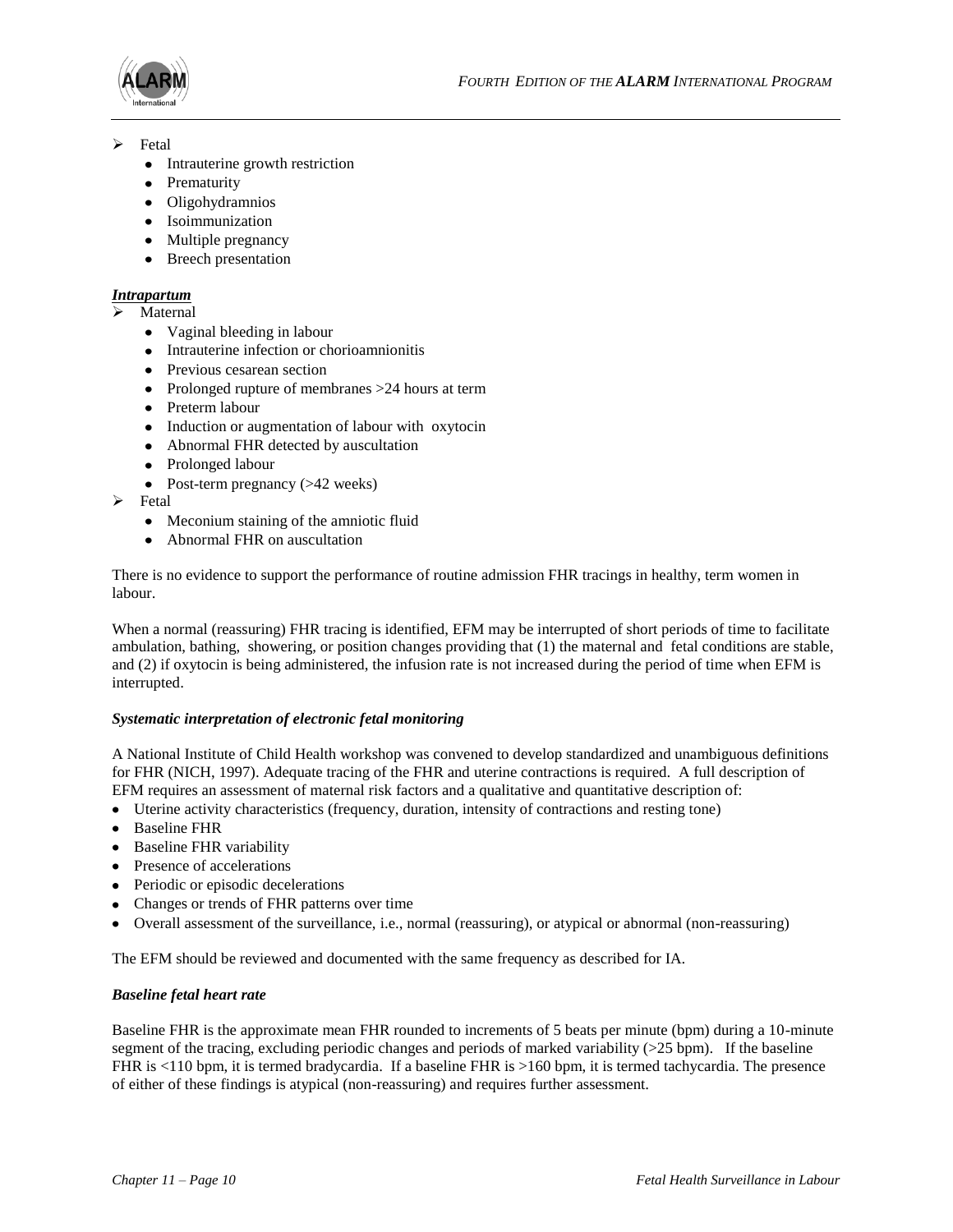

## *Fetal heart rate variability*

Variability refers to the fluctuations in the baseline FHR. It is determined by choosing 1 minute of a 10-minute section of the FHR tracing with at least 2 cycles/minute (normal is 2 to 4 cycles/minute) that is free from accelerations and decelerations, and measuring the difference between the lowest and highest rate. The difference is the range and amplitude of variability.

- **Absent** variability is undetectable.
- **Minimal** variability is detectable but ≤5.
- **Moderate** or **average** variability is 6–25.
- **Marked** variability is >25 bpm.

These terms are preferred, as opposed to the terms good or poor variability.

Physiologic variability is a normal characteristic of the FHR. Variability of the FHR is largely controlled by the effect of the vagus nerve on the heart. Persistent hypoxia causing acidosis leads to a decrease in FHR rate variability. Other conditions can lead to decreased or absent FHR variability. These conditions include:

- Fetal sleep
- $\bullet$  Medications: narcotics, sedatives,  $\beta$ -blockers, betamethasone
- Preterm infant
- Fetal tachycardia
- Congenital anomalies

Moderate FHR variability suggests that the fetus acid–base status is acceptable. Such variability can be appreciated only with EFM and not with auscultation or external Doppler monitoring. Only internal fetal monitoring is capable of accurately recording short-term variability. FHR variability is episodic due to fetal sleep cycles. Variability will therefore be absent intermittently even in the healthy fetus. The appropriate management in such cases is to extend the observation time. Given that pathological loss of variability reflects fetal acidosis, an absence of variability **without** hypoxic decelerations is unlikely to indicate ongoing fetal hypoxia.

Persistent loss of variability requires further assessment. Such variability is best appreciated with internal electronic monitoring.

## *Fetal heart rate acceleration*

An acceleration is an **abrupt** increase (defined as onset to peak of <30 seconds) in FHR 15 bpm above the baseline for 15 seconds (10 bpm for 10 seconds for gestations <32 weeks). A prolonged acceleration is an increase  $\geq 2$ minutes, and if the increase is sustained for  $\geq 10$  minutes it is a change in baseline rate. The presence of accelerations is a normal (reassuring) finding.

## *Fetal heart rate decelerations*

## *Early decelerations*

Early decelerations are defined as a **gradual** decrease in the FHR (defined as onset of deceleration to nadir  $\geq$ 30 seconds) and return to baseline associated with uterine contraction. The onset, nadir, and recovery of the decelerations are coincident with the beginning, peak, and ending of the contraction, respectively. Early decelerations are felt to be secondary to fetal head compression and are benign.

## *Variable decelerations*

Variable decelerations are defined as an **abrupt** decrease in the FHR with the onset of the deceleration to the nadir usually of <30 seconds. The deceleration should be at least 15 beats below the baseline, lasting for at least 15 seconds, but <2 minutes in duration. Variable decelerations are felt to be a response of the FHR to cord compression and are the most common decelerations seen in labour. Variable decelerations may be further divided into normal (reassuring) decelerations and atypical (non-reassuring) variable decelerations.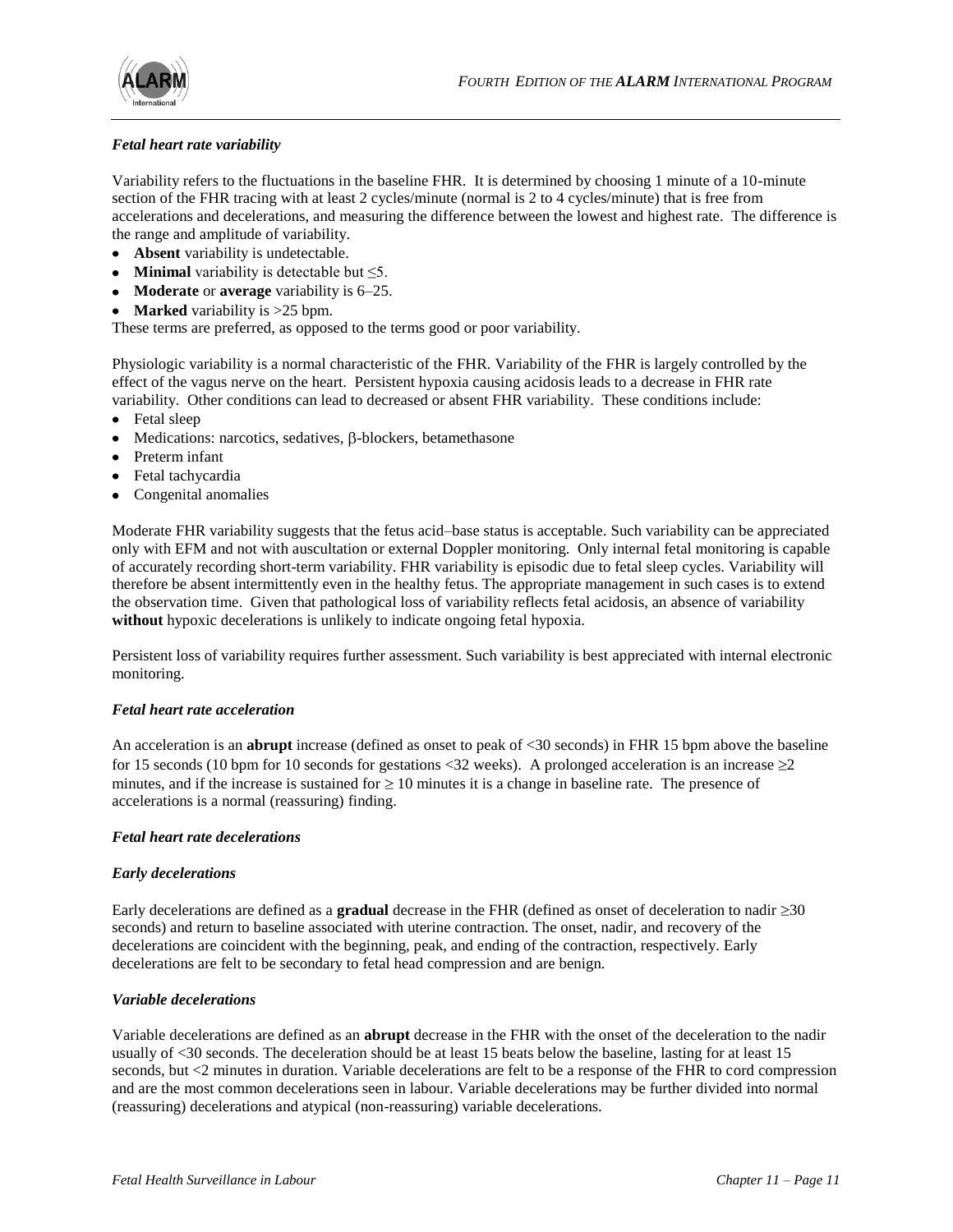

Atypical (non-reassuring) features of variable decelerations include:

- Deceleration to  $\langle 70 \text{ bpm} \rangle$  lasting  $>60$  seconds
- Loss of variability in the baseline FHR and in the trough of deceleration
- Biphasic deceleration
- Prolonged secondary acceleration (post-deceleration smooth overshoot of  $>20$  bpm increase and/or lasting  $>20$ seconds)
- Slow return to baseline
- Continuation of a baseline at a lower level than prior to the deceleration
- Presence of fetal tachycardia

#### *Late decelerations*

Late decelerations are defined as a **gradual, repetitive** decrease in the FHR and return to baseline with the onset of the deceleration to the nadir usually >30 seconds. The onset, nadir, and recovery of the decelerations occur after the beginning, peak, and ending of the contraction, respectively. Late decelerations are atypical (non-reassuring) and sometimes caused by fetal hypoxia and therefore need to be investigated and acted upon.

#### *Prolonged decelerations*

A prolonged deceleration is defined as having duration of  $\geq 2$  minutes but <10 minutes. If the prolonged deceleration is  $\geq 10$  minutes, it is a baseline change.

#### *Documentation*

Documentation may consist of narrative notes or the use of comprehensive flow charts such as the World Health Organization partograph. Documentation should provide details of periodic assessments of the woman and her fetus. The following information should be included:

#### **Intermittent auscultation**

- 1. Uterine activity characteristics obtained by palpation
	- Frequency
		- Duration
		- Intensity
		- Relaxation between contractions
- 2. Fetal heart rate data
	- Numerical baseline rate (in bpm)
	- Rhythm (regular or irregular)
	- Nature of the changes (gradual or abrupt acceleration or deceleration)
- 3. Interpretation of findings as normal or abnormal and specific actions taken when changes in FHR occur
- 4. Other maternal observations and assessments
- 5. Maternal and fetal responses to interventions

#### **Electronic fetal monitoring**

- 1. The indication for initiating EFM
- 2. Baseline rate, variability, the presence or absence of accelerations, the presence and type of deceleration, and the uterine activity
- 3. Classification of the tracing as normal, atypical, or abnormal, and specific actions taken when the tracing is atypical or abnormal, including documentation of communication with the primary care provider.
- 4. Other maternal observations and assessments
- 5. Maternal and fetal responses to interventions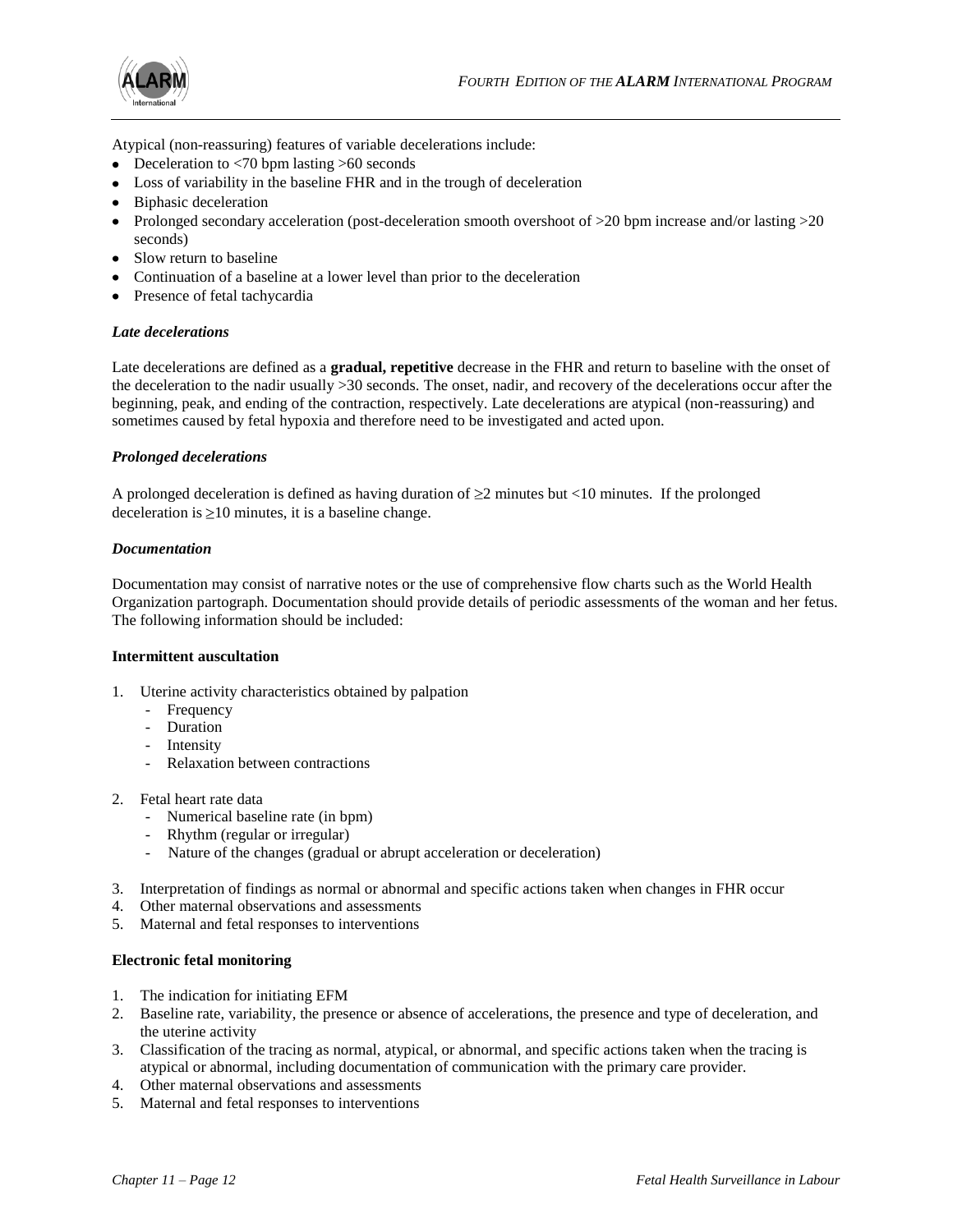

Results from EFM tracings or findings should be documented in the woman's chart at least hourly in latent labour, q 15 minutes if oxytocin infusing, q 15–30 minutes in active labour, and q 5 minutes in second stage of labour.

Each individual EFM tracing should have maternal data (i.e. name, date of birth, and facility-based patient identification information) noted on the tracing. Each tracing should be identified. If maternal data (e.g. pulse, blood pressure temperature, etc.) is charted on the tracing, it is important that any related notes in the woman's chart have the same details, and that the times recorded are identical. All tracings must be saved as a legal component of the woman's medical record. They should be stored with the woman's chart. They need be stored so that they are readily available if needed in the future.

## *Reducing Unnecessary Interventions as a Result of Electronic Fetal Monitoring*

Efforts to reduce intervention due to false positive EFM should include:

- Limited use of EFM in low-risk pregnancies because of the low prevalence of true fetal compromise
- Use of fetal scalp pH to clarify any atypical (non-reassuring) pattern
- If a scalp pH is not feasible or unavailable, try intrapartum scalp stimulation. FHR acceleration in response to stimulation is a normal (reassuring) finding
- Attention to all aspects of the EFM record, including baseline variability. Good FHR variability means that fetal acidosis is unlikely to be present
- Intrauterine resuscitation in all instances of atypical (non-reassuring) monitoring

## *Responses to atypical (non-reassuring) fetal surveillance*

## *Atypical (Non-reassuring) variable or late decelerations*

- Perform intrauterine resuscitation.
- Confirm fetal well-being.
- Expedite delivery if fetal well-being has not been confirmed.

## *Bradycardia*

- Check maternal pulse, differentiate from FHR.
- Perform a vaginal examination to rule out cord prolapse or to determine if the baby's head is deep in the pelvis ready to be delivered.
- Perform intrauterine resuscitation.
- If cause not obvious or correctable, consider intrapartum ultrasound to evaluate arrhythmia.
- If persistently severe  $\left($  < 100 bpm), expedite delivery.

## *Tachycardia*

- Assess maternal temperature.
- Assess risk of fetal infection (group B streptococcus status, duration of membrane rupture).
- Consider impact of medications.
- Perform intrauterine resuscitation.
- If cause not obvious or correctable, consider intrapartum ultrasound to evaluate arrhythmia.
- If persistently severe and cannot confirm fetal well-being, expedite delivery.

## **Intrauterine resuscitation**

In cases of suspected intrauterine hypoxia-acidosis, intrauterine resuscitation should be undertaken immediately. Simultaneously and with the help of labour companions and other health care providers:

- Call for help.
- Explain the situation to the woman and her family.
- Ask or help the woman to move to the lateral position. Maternal repositioning will often improve uterine blood flow and may relieve cord compression.
- Increase fluid load to correct hypotension or hypovolemia.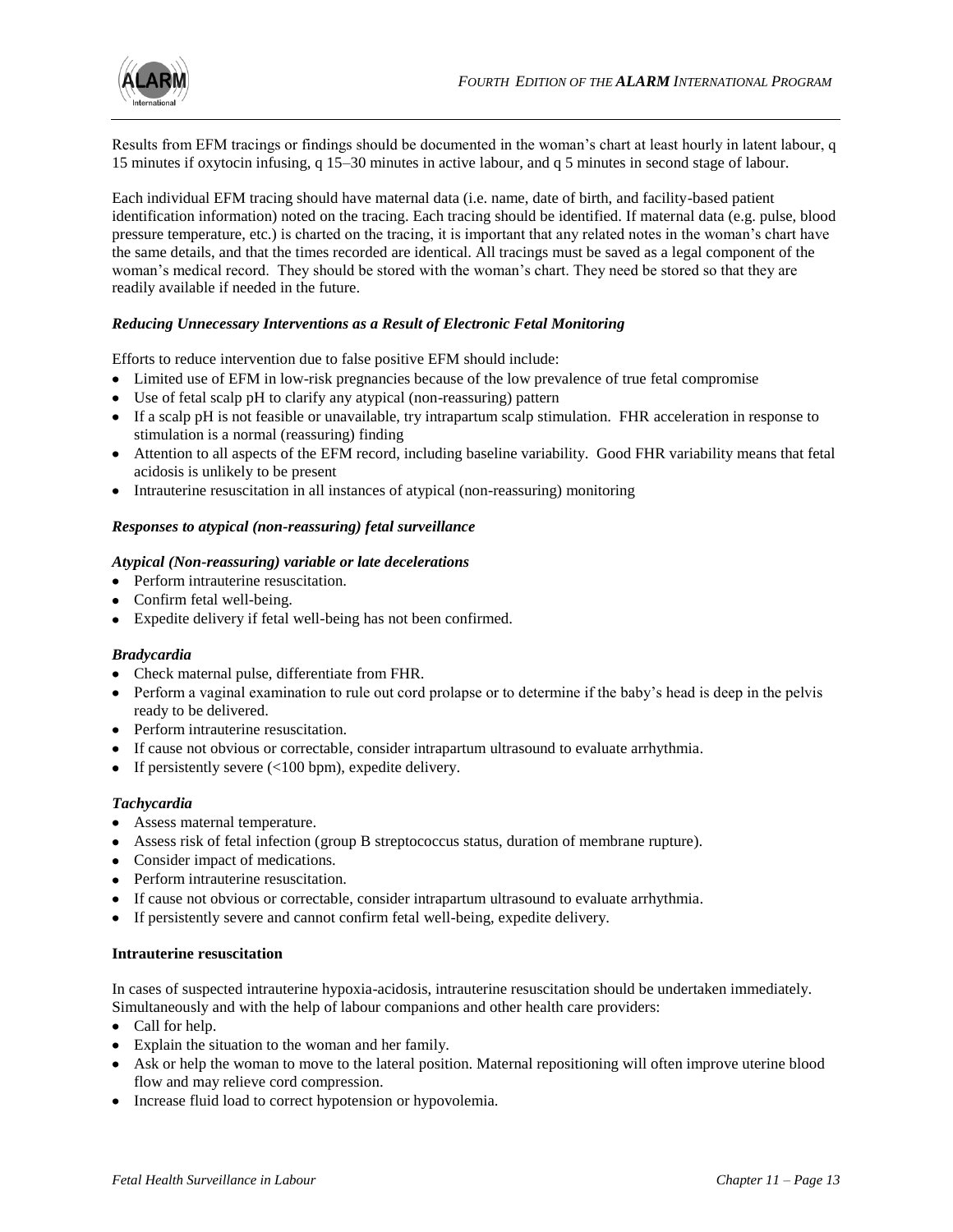

- Increase maternal oxygen saturation:
	- Give oxygen, if available. However, there is little evidence to evaluate its effectiveness.
	- Modify breathing techniques to improve oxygen saturation.
	- Modify pushing techniques i.e. encourage woman to breathe through contractions rather than hold her breath for prolonged periods.
- Stop oxytocin administration.
- Perform vaginal examination:
	- Exclude cord prolapse
	- Assess cervical dilatation:
		- Estimate duration of remaining labour to assist in determination of best course of action.
		- If cervix fully dilated, perform operative vaginal delivery, if safely feasible.

Digital fetal scalp stimulation is recommended in the presence of atypical FHR patterns. In the absence of a positive acceleratory response with digital fetal scalp stimulation, fetal scalp blood sampling is recommended, when available. If fetal scalp blood sampling is not available, prompt delivery should be considered depending on the overall clinical condition.

## **Fetal scalp blood sampling**

## *Indications*

Atypical (non-reassuring) IA findings Atypical (non-reassuring) EFM patterns:

- Unexplained absent baseline variability
- Repetitive late decelerations
- Complex variable decelerations
- Fetal cardiac arrhythmias

## *Interpretation of fetal scalp pH*

Fetal scalp sampling should be performed when indicated in the presence of atypical (non-reassuring) FHR patterns that are not responsive to intrauterine resuscitation. The following thresholds should be used when interpreting fetal scalp pH.

- 
- $pH \ge 7.25$  FSS should be repeated if the FHR abnormality persists.
- pH 7.21– 7.24 Repeat within 30 minutes or consider delivery if rapid fall since last sample.
- $pH \le 7.20$  Expedite delivery.

## *Limitations*

- Provides only instantaneous, and not continuous, information; repeat sampling may be necessary.
- Technical limitations: operator skill, maternal discomfort, requires cervix to be at least 2 cm dilated, sample contamination with amniotic fluid.
- May be normal in early stages of metabolic acidosis because it takes time before hydrogen ions produced in peripheral tissue to cross to the blood stream.

## *Contraindications*

- Known or suspected fetal blood dyscrasia (hemophilia, von Willebrand's).
- Active maternal infection (HIV, genital herpes).

## **Umbilical cord blood analysis**

The SOGC recommends routine cord gases be taken after all deliveries. This facilitates effective newborn care and quality assurance. The availability of cord gas analysis may reduce the incidence of successful litigation in the event of a poor outcome, particularly when the outcome is delayed (not apparent in the neonate). There are varying recommendations from international organizations about the use of umbilical artery versus the artery and vein sample.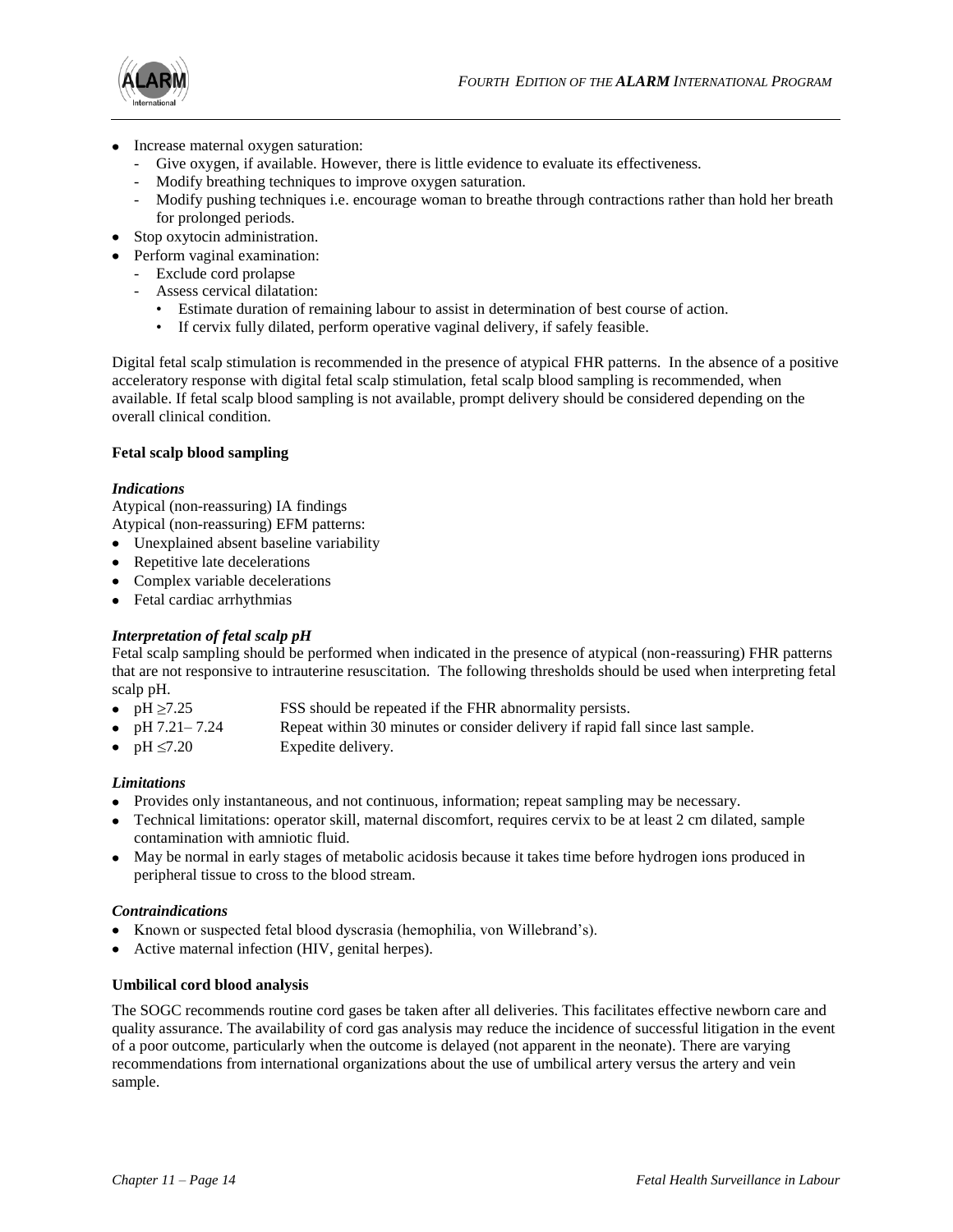

Dr. Virginia Apgar developed the Apgar score as a rapid tool to assess the immediate status of the newborn, not for assessing the degree of asphyxia. The Apgar score alone cannot link birth events to neurological sequelae. A low Apgar score can be associated with various maternal–fetal conditions, e.g. fetal malformation, infection, meconium aspiration, vigorous manipulation of upper airways, and immaturity.

Umbilical cord blood acid–base analysis provides an objective method to evaluate the newborn condition.

## *Rationale for routine cord gases*

The SOGC recommends measuring both umbilical arterial and venous cord blood gases after all deliveries for quality assurance and improvement purposes. It further advises that if only one sample is possible, it should be an arterial sample. The ACOG recommends selective measurement of cord gases and sampling the artery alone (ACOG, 1995). The (British) Royal College of Obstetricians and Gynaecologists recommends selective measurement of acid–base status in the umbilical artery as a minimum (RCOG, 2001).

The objectives of measuring cord pH and acid–base status are to quantify perinatal asphyxia. The use of pH alone will not differentiate between respiratory and metabolic acidosis. In the perinatal period, both respiratory and metabolic acidosis occur in parallel and it is important to identify them separately.

#### *Important Points*

- 1. Delayed clamping of umbilical cord after delivery will affect  $PCO<sub>2</sub>$ , causing a false increase in base deficit. In one study, 12.9% of all cord pH <7.10 cases had late clamping of the cord, causing a false high base deficit (Westgate et al, 1994).
- 2. The objectives to sample umbilical artery and umbilical vein are:
	- a) Umbilical vein is required for quality control. Without an umbilical vein sample, there is no way to identify sample error. In one study, the rate of sample error was 15% (Westgate et al, 1994). Suggested normal range of difference between vessels is  $0.03$  in pH and 8 mm Hg in PCO<sub>2</sub>.
	- b) Identify the type and severity of fetal acidosis. The following example of two cases with similar arterial but not venous values had dissimilar neonatal outcomes. Case A required resuscitation at birth, ventilated for 48 hours and developed CP at 1 year of age. Case B had 5 minutes Apgar score of 8 with no neonatal problems.

|                                      | Case A Case B |  |                         |      |
|--------------------------------------|---------------|--|-------------------------|------|
|                                      |               |  | Artery Vein Artery Vein |      |
| pH                                   |               |  | 7.03 7.10 7.04 7.32     |      |
| PCO <sub>2</sub> (mm Hg) 63 50 67    |               |  |                         | - 38 |
| $PO2$ (mm Hg)                        |               |  | 6.8 20 13.5 34          |      |
| BE (mmol/L) $-12.5 -12.6 -11.2 -5.5$ |               |  |                         |      |

#### **Source: Westgate J et al.** *Br J Obstet Gynaecol* **1994;101(12):1054-63.**

- c) Use as objective measure for audit tools.
- 3. In the presence of high  $PCO<sub>2</sub>$ , metabolic acidosis may be falsely reported when base deficit is calculated using blood. In the perinatal period, calculating base deficit using extra-cellular fluid will prevent the influence of PCO<sub>2</sub> on metabolic acidosis. Most hospitals do not recognize this fact and proceed to analyze acid–base using blood.

#### *Interpretation of Results*

Respiratory and metabolic acidosis have different pathogenesis and clinical significance. Respiratory acidosis develops rapidly and disappears rapidly following the first neonatal breaths. It is considered a part of normal delivery. Respiratory acidosis occurs in the blood vessels and develops when interruption of blood flow occurs, for example with cord compression, causing a decrease in  $CO<sub>2</sub>$  transport from the fetus to the placenta. Carbon dioxide accumulates and after reacting with water produces hydrogen ions and bicarbonate. When the hydrogen ions exceed the buffer capacity of the blood, they accumulate in the vessel causing decrease in pH.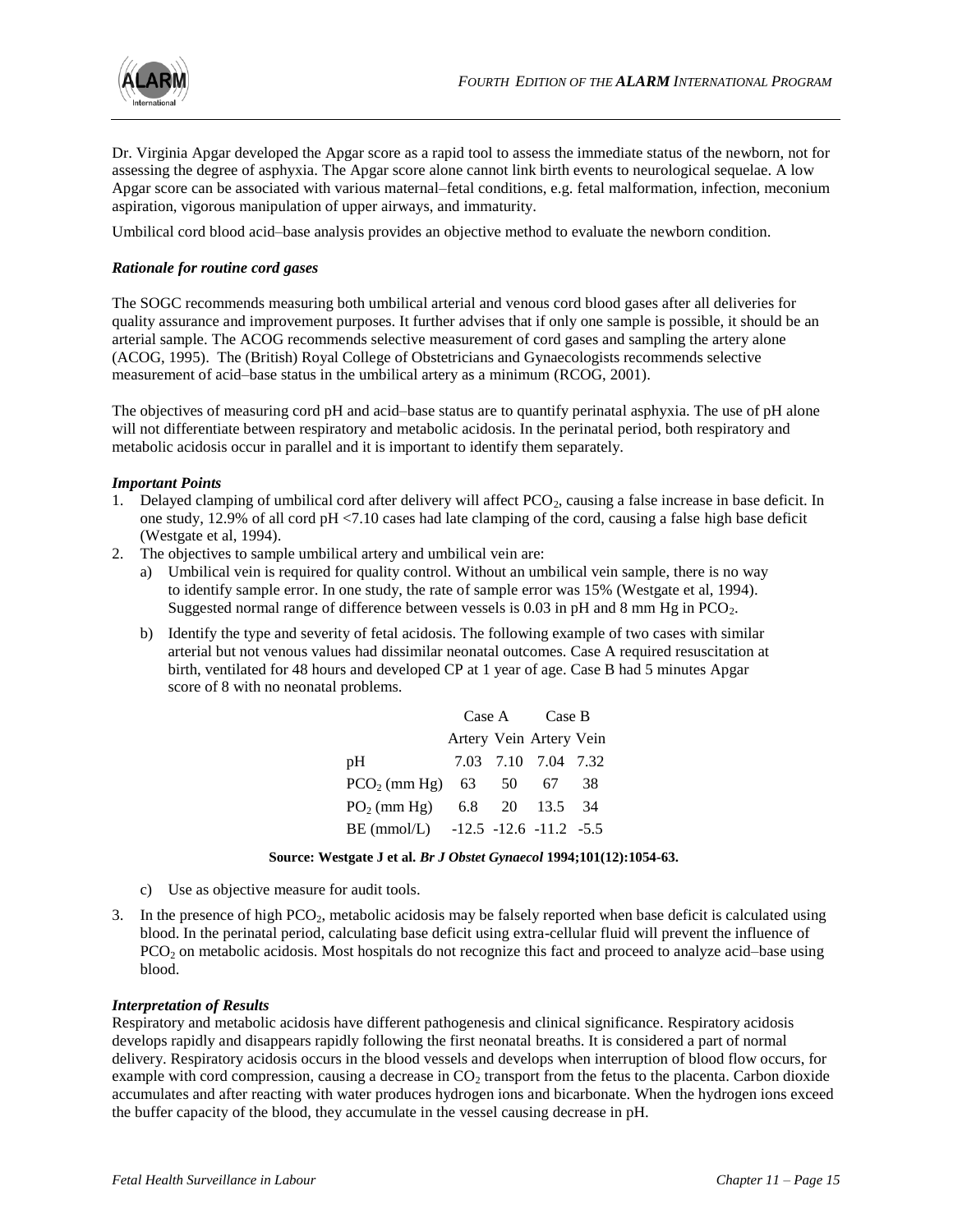

Metabolic acidosis, on the other hand, develops as a result of fetal hypoxia that causes the fetus to shift to anaerobic metabolism to maintain positive energy balance. Lactic acid is produced in the tissue and is dissociated to lactate and hydrogen ions. Some of the latter find their way to blood vessels, reducing the pH value. Metabolic acidosis is generated in hypoxic tissues, takes longer to develop and disappear, and has the potential to cause significant fetal damage.

## **Table 1 - Types of acidosis (decreased pH)**

|        | Respiratory: $\left\vert$ Increased PCO <sub>2</sub> and normal base excess/deficit |  |  |
|--------|-------------------------------------------------------------------------------------|--|--|
|        | Metabolic:  Normal PCO <sub>2</sub> increased base deficit/decreased base excess    |  |  |
| Mixed: | Increased $PCO2$ and increased base deficit/decreased base excess                   |  |  |

## *Terminology*

AVOID THE FOLLOWING:

- "Fetal distress"
- "Asphyxia" without hard evidence
- Qualifiers such as "significant," "severe," etc.

## INSTEAD, USE:

- "Atypical FHR pattern"
- "Asphyxia" only with biochemical evidence

This is consistent with the recommendations of the SOGC Task Force Report on Cerebral Palsy and Asphyxia (SOGC, 1996).

## **Meconium**

Approximately 20% of fetuses pass meconium prior to delivery. One stimulus to the passage of meconium is fetal hypoxia, which may cause hyperperistalsis of the bowel and relaxation of the anal sphincter. However, in most cases of meconium staining in labour, the fetus is not hypoxic, or else the hypoxic episode was transient. On the other hand, fetal hypoxia may exist without the passage of meconium, especially in the premature  $(\leq 34$  weeks' gestation) fetus, due to immaturity of the digestive tract. As the fetus in breech presentation descends in the pelvis, meconium is often passed without signifying hypoxia because of compression of the fetal abdomen during the baby's passage through the birth canal.

In general, old, thin meconium staining of the amniotic fluid does not have a strong association with hypoxia, although it is a warning to be heeded. Fresh, thick, green meconium is frequently ominous, and should be considered indicative of fetal hypoxia until proved otherwise. The passage of meconium during labour should be taken as an indication for careful FHR monitoring.

## **Summary**

- All women in labour should have a skilled care provider.
- IA is the preferred method of surveillance of fetal well-being in labour, particularly for labour that is  $\bullet$ progressing normally.
- IA and EFM must be used according to an acceptable method with well-defined criteria for documentation and intervention in the case of atypical (non-reassuring) findings. Health care facilities are responsible for ensuring adequate ongoing education programs.
- Fetal scalp sampling can be used when indicated in the presence of atypical (non-reassuring) FHR findings not responsive to intrauterine resuscitation.
- Cord blood gas sampling, if available, should be done after every delivery.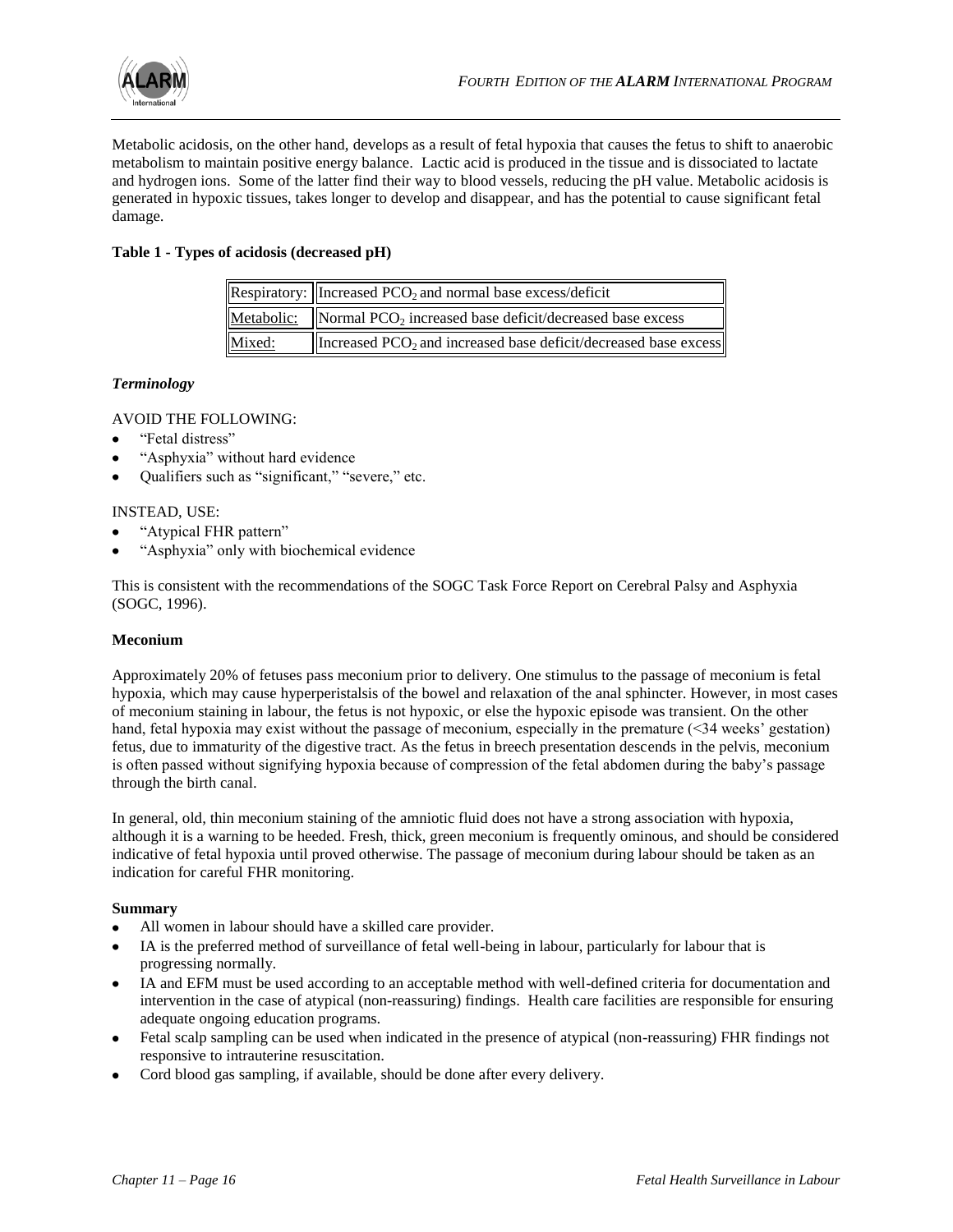

- All available tests of fetal well-being are NOT highly predictive of adverse outcomes.
- Most cases of CP occur in uncomplicated term deliveries. Despite improved technology and improved neonatal care, the rates of CP are still 2–2.5/1000 live births.
- The preferred term for abnormal results of FHR monitoring is "atypical FHR pattern."

These guidelines, properly applied, should help to prevent perinatal deaths and that portion of morbidity or adverse outcome due to intrapartum events. These guidelines can help to make labour safe for all fetuses, and make the birth experience both safe and satisfying for mothers and families.



- 1. No fetal health surveillance method can diagnose fetal hypoxia.
- 2. IA is the preferred method of monitoring fetal well-being. It is important to learn how to perform it correctly.
- 3. EFM requires specialized training for use and interpretation. Continuing professional education is required.
- 4. If fetal compromise is suspected, consider intrauterine resuscitation or immediate delivery.

*Suggestion for Applying the Sexual and Reproductive Rights Approach to this Chapter*

During prenatal care women should be offered information about the benefits, limitations, indications, and risks of IA and EFM use during labour, including the available options in the probable location of delivery. If specific indications for EFM are present or anticipated, this needs to be communicated to the woman as soon as they are identified.

If an atypical FHR is found during labour, there is usually time to discuss the possibility of interventions that may become necessary. Describe the proposed intervention in a way that is non-alarming. Include the woman, her spouse or birth companion in the discussion. In this way, if an operative delivery or cesarean section becomes necessary, then it is not a complete surprise. The woman and her family will have some time to mentally prepare themselves.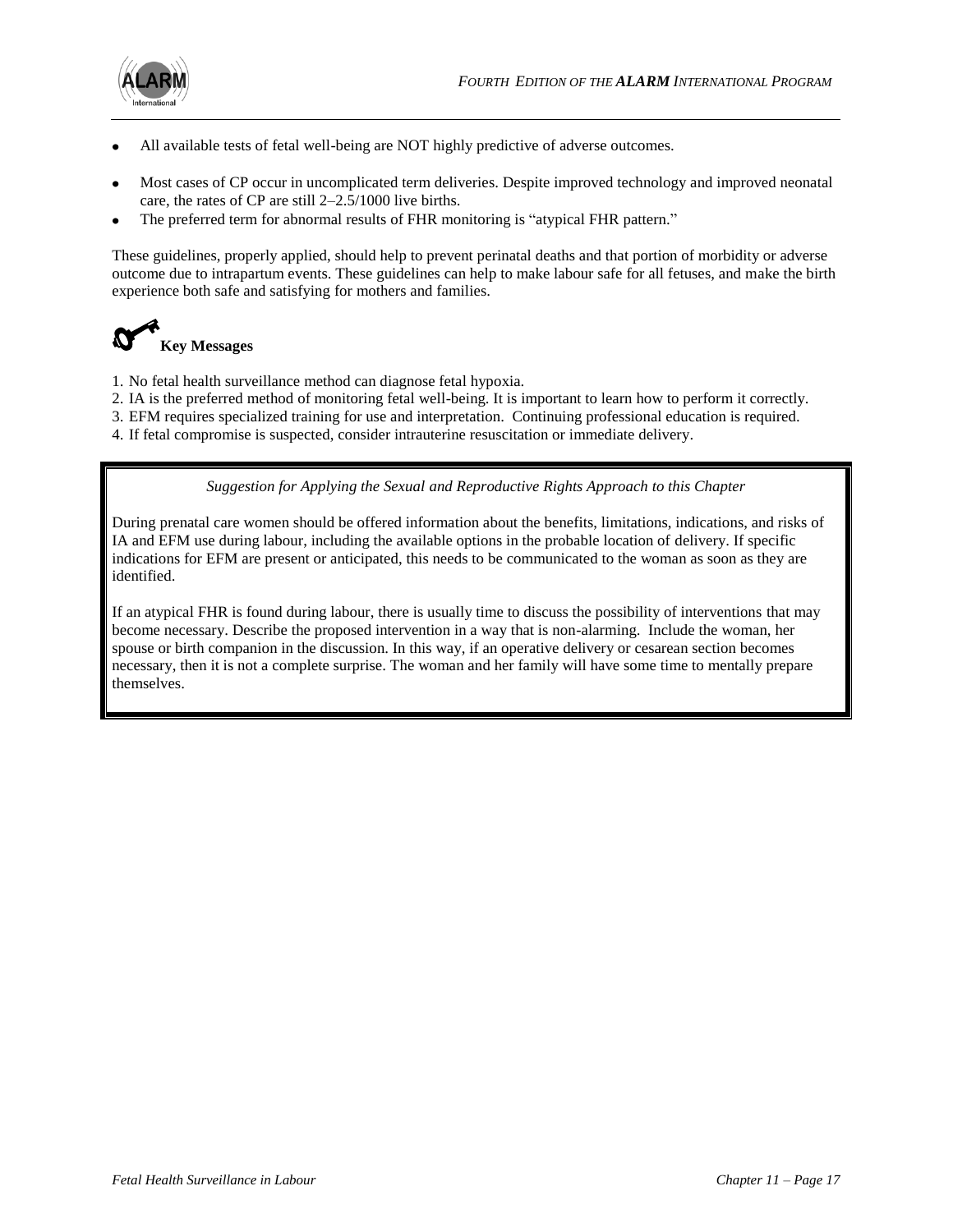

# **APPENDIX 1**

### **UMBILICAL CORD PROLAPSE**

#### **Definition**

Umbilical cord prolapse is defined as the presentation of the umbilical cord below or adjacent to the fetal presenting part. Several types of umbilical cord prolapse have been described:

- 1) **Overt umbilical cord prolapse:** Loops of cord palpable on pelvic exam or protruding through the introitus.
- 2) **Occult umbilical cord prolapse:** Rarely palpated; umbilical cord is beside the presenting part in the birth canal detected by fetal heart rate changes associated with cord compression.
- 3) **Funic umbilical cord prolapse** (also know as cord presentation)**:** Prolapse of the umbilical cord below presenting part diagnosed prior to rupture of membranes.



**Figure A1.1 - Overt prolapse Figure A1.2 - Occult prolapse**

#### **Incidence**

Based on retrospective reviews of large samples, the incidence of cord prolapse has been reported to be from 0.17% to 0.4% of births. Incidence of overt cord prolapse varies with fetal presentation with lowest occurrence in cephalic presentation and highest in transverse lie.

#### **Risk Factors**

The following factors are associated in the literature with increased occurrence of cord prolapse:

- Malpresentation  $\bullet$
- Hydramnios
- Prematurity
- Grand multiparity (i.e. parity of five or greater)
- Male gender

l

- Pelvic tumours
- Placenta previa and low-lying placenta
- Cephalopelvic disproportion
- Multiple gestations
- Premature rupture of membranes

Although placenta previa increases the risk of malpresentation and therefore cord prolapse, a complete previa would prevent overt cord prolapse by obstructing the uterine outlet to the vagina. Occult cord prolapse could still occur.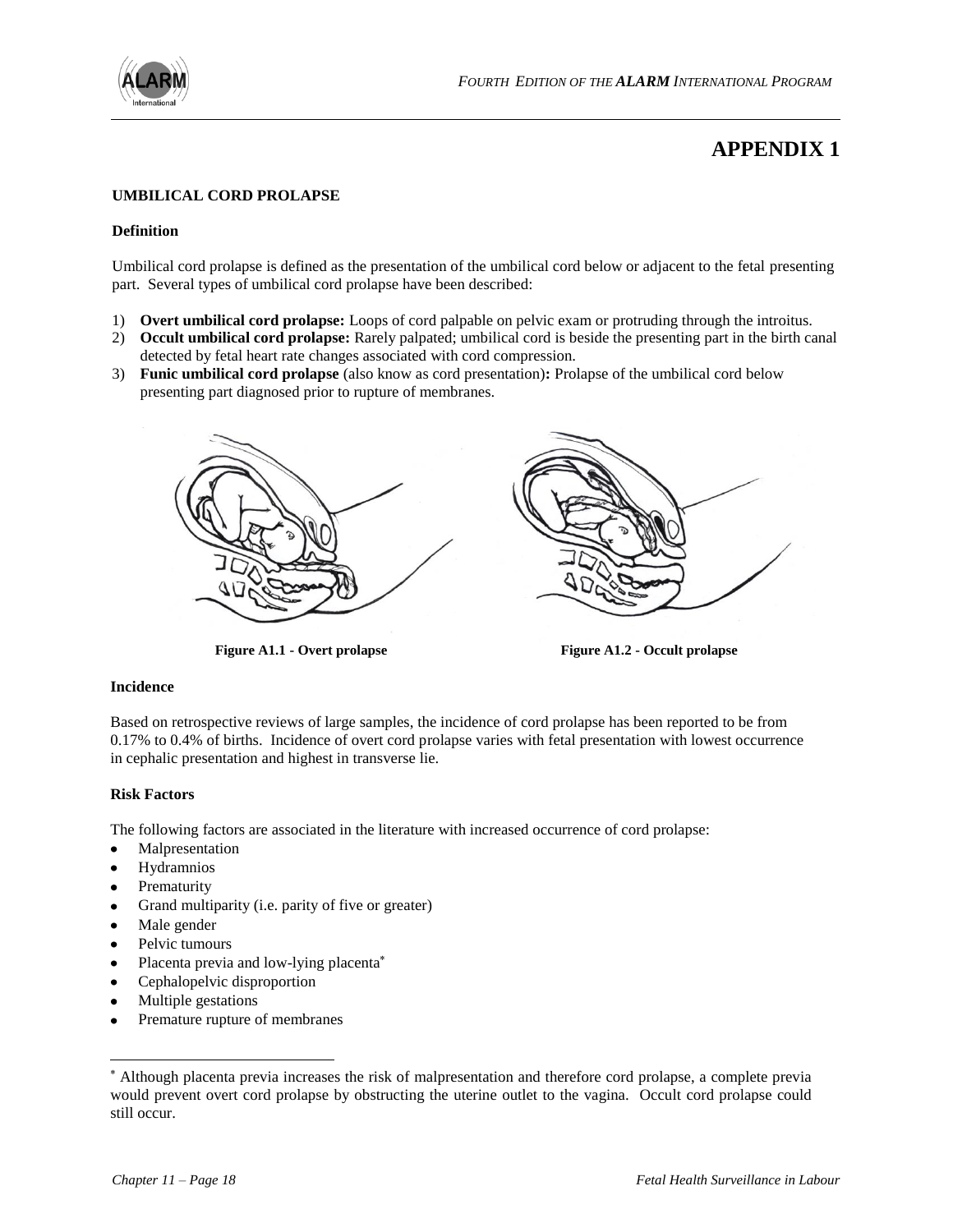

Rupture of the membranes is a prerequisite for overt umbilical cord prolapse.

A review of 87 occurrences of cord prolapse showed that umbilical cord prolapse is associated with obstetrical intervention in 47% of occurrences. These interventions included:

- Amniotomy
- Attempted external cephalic version
- Manual rotation of fetal head
- Expectant management of preterm premature rupture of membranes,
- Scalp electrode application
- Intrauterine pressure catheter insertion
- Amnioreduction

#### **Prevention**

Education for women with risk factors for cord prolapse is important. Women need to be aware of the potential for prolapse, the need to call for help urgently, positions that would be helpful for delivery, and the intervention that would occur in the event of cord prolapse. This is true for the woman at home or in hospital.

Because the majority of cord prolapses occur during labour, evaluation of the risks of prolapse and thus the need for urgent fetal surveillance at the time of membrane rupture is indicated. Interventions, such as amniotomy, should be carefully timed, and careful consideration given to their indications and the risks and benefits of the intervention. Care should be taken to ensure good application of the presenting part to the cervix.

### **Morbidity and Mortality**

There is significant morbidity associated with umbilical cord prolapse even with appropriate treatment. Markers of possible morbidity are demonstrated by low Apgar scores and low cord pH. Other markers of morbidity are not significantly higher. Perinatal mortality is quoted from 0.02% to 12.6%.

#### **Diagnosis**

Overt umbilical cord prolapse is diagnosed most commonly by either visualizing the cord through the introitus or palpation of the cord in the vagina. A sudden fetal heart rate deceleration in women with rupture of membranes is often the first indication of a cord prolapse. This prompts vaginal examination as part of intrauterine resuscitation for a non-reassuring fetal surveillance.

Funic cord prolapse is diagnosed either by palpation of the cord through the membranes or as an incidental finding on ultrasound.

Occult cord prolapse must be suspected in all situations where decelerations are present, whether heard on auscultation or by electronic fetal monitoring. Fetal heat monitoring may reveal variable decelerations with contractions and prompt return to baseline with occult prolapse. Sometimes movement of the mother will resolve the occult cord prolapse; when the mother moves from side to side or moves to a knee chest position, the cord may change position. Asking the woman to change position is part of intrauterine resuscitation in the case of cord prolapse.

## **Management**

Overt prolapse is an emergency situation requiring immediate and life-saving interventions. The management of overt cord prolapse includes:

- $\bullet$ Calling for help from all available personnel
- Perform a pelvic exam to determine cervical effacement and dilatation, station of the presenting part, and the strength and frequency of pulsations within the cord vessels.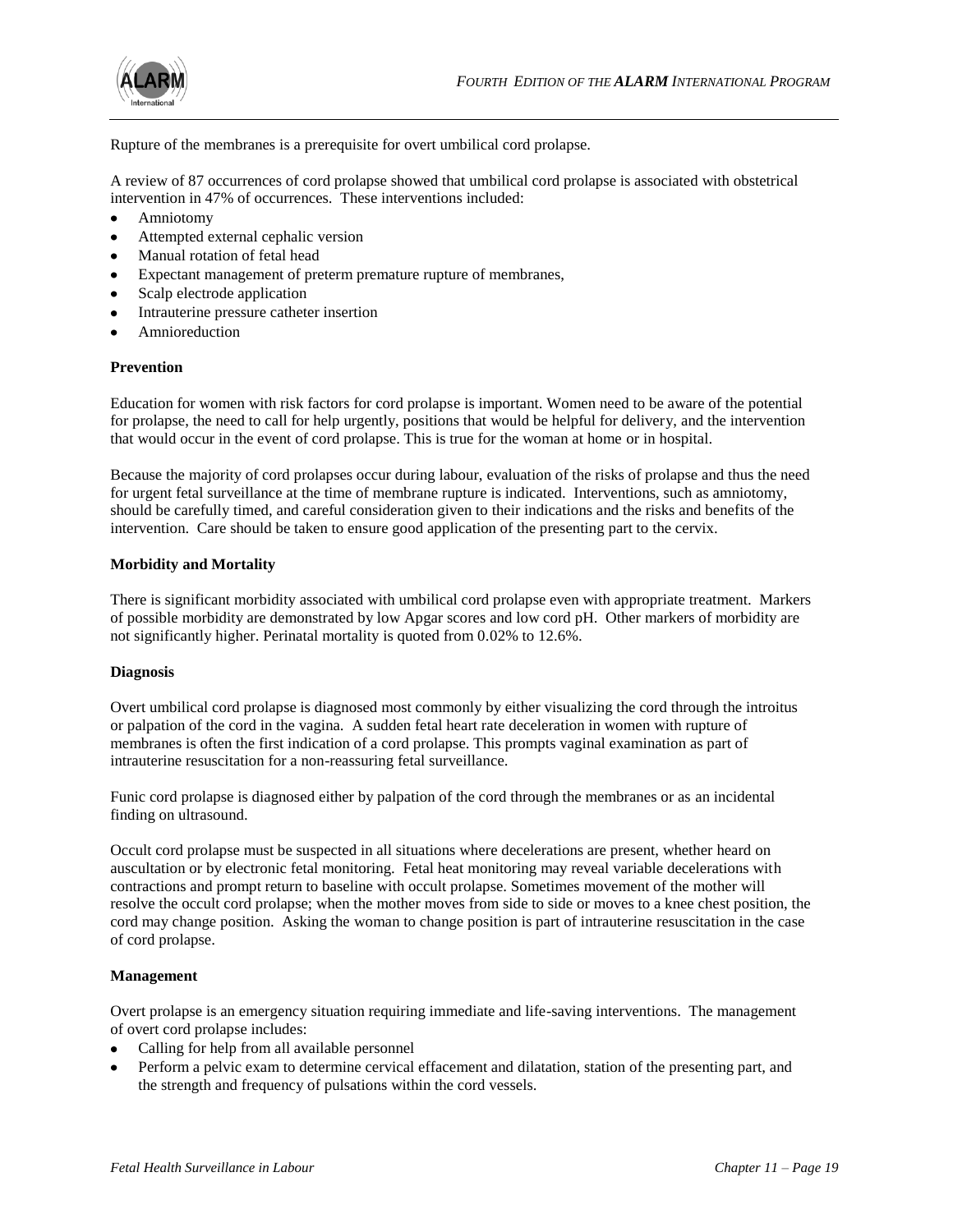

- If cord pulsations are present:
	- Leave your examining hand in place, and elevate or push up on the presenting part. Hold it above the brim and pelvis until delivery by cesarean section; this may require insertion of your entire hand into the woman's vagina.
	- Talk with the woman about the emergency and your management plan.
	- Instruct an assistant (family or staff) to help position the mother in knee–chest or Trendelenburg's position. (Note: It may be acceptable to elevate the woman's hips versus placing the bed in Trendelenburg's position, especially in some beds which restrict the utility of this position or where such beds are not available.)



**Figure A1.3 - Knee–chest position Figure A1.4 - Elevating the hips**

- Do not attempt to replace the cord; keep it warm, and avoid manipulation of the cord (e.g. warm, salinesoaked cloth).
- Give the woman oxygen.
- Prepare her for a cesarean section, including obtaining and documenting her informed consent.
- Promptly perform a cesarean section.
- Prepare for resuscitation of a potentially depressed infant by calling for skilled care providers.
- If in an out-of-hospital setting, prepare for transfer:
	- Arrange transportation.
	- Have an assistant (family or staff) prepare referral notes.
	- Prepare an emergency delivery pack.
	- Contact the receiving health facility.
	- Talk with the woman about the management plan.
- If transfer is unavailable, allow the labour to progress; talk to the woman about the probable death of her baby.
- If vaginal delivery is imminent and immediately feasible, then it is acceptable to proceed with vaginal delivery while preparing for transfer or organizing a cesarean section:
	- Call for additional help.
	- Prepare for neonatal resuscitation.
	- Ask the woman to assume an upright or squatting position to help progress; instruct assistants (family, staff) to help her maintain this position.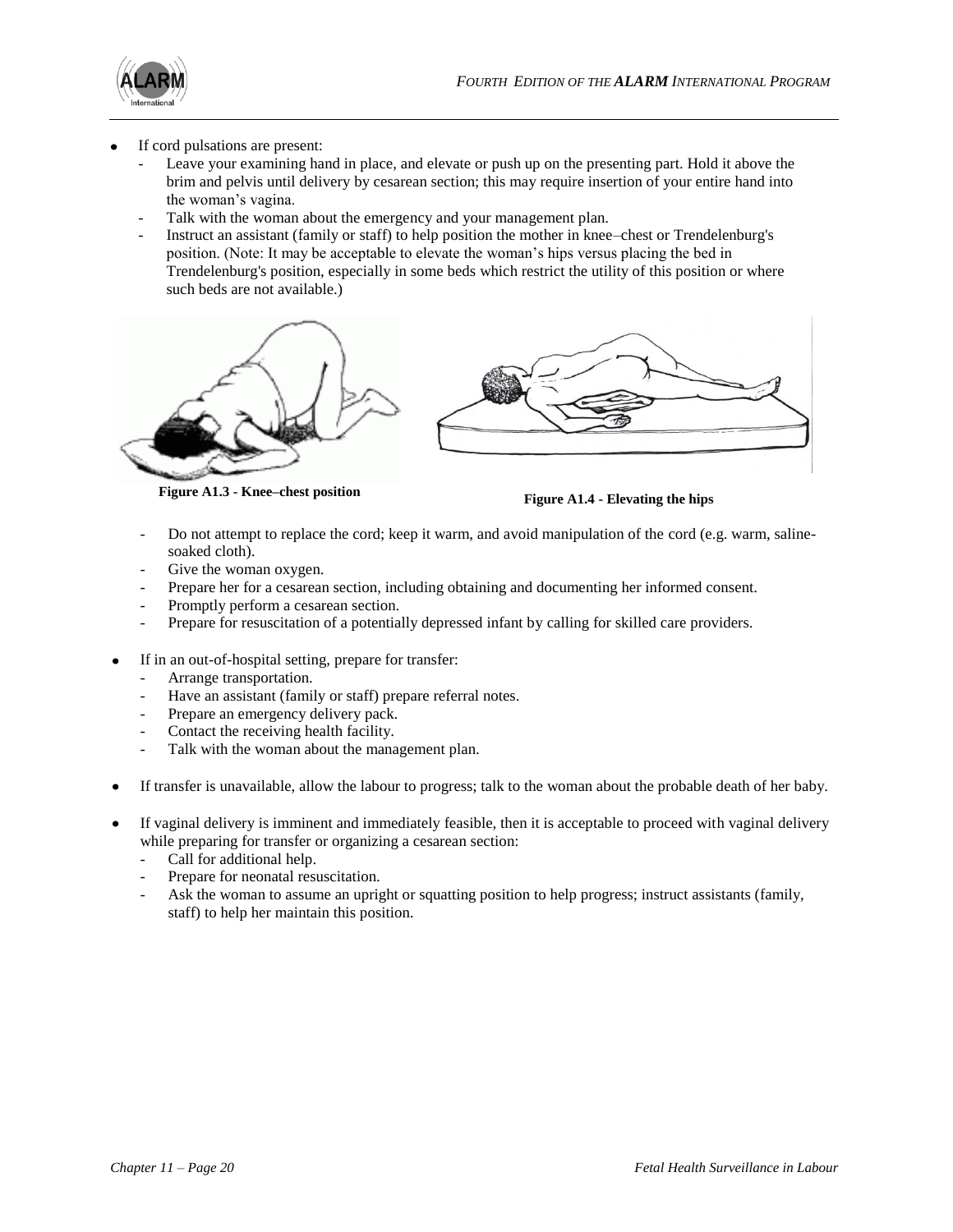



#### **Figure A.1.4 - Supported squat for facilitating rapid delivery**

- Expedite delivery by encouraging the woman to push with each contraction.
- Explain to the woman that her baby may need resuscitation, and/or may not survive.
- In the absence of immediate cesarean section capability, where the cervix is fully dilated and the head is engaged, assisted vaginal delivery with vacuum or forceps may be appropriate
- If prolonged time to cesarean section or to transport to another centre, consider:
	- Filling bladder with 500–700cc normal saline (this must be drained prior to cesarean section)
	- **Tocolysis**
- If cord pulsations are NOT present:
	- Explain to the woman that her baby has died.
	- Confirm absence of fetal heart tones with fetoscope, Doppler, or ultrasound, depending on available technology.
	- Discuss options for management with her including:
		- Waiting for labour to begin or progress
		- Induction or augmentation as needed
		- Transfer to a higher-level facility for these or other procedures, if indicated
		- Provide emotional and other support as needed.

Funic cord prolapse is managed by elective cesarean section prior to rupture of membranes. For women who have had ultrasound identification of cord presentation in the third trimester, repeat ultrasound (or intrapartum ultrasound if in labour) are indicated. However, in a retrospective review, only two of 42 women with cord prolapse had an ultrasound demonstrating cord presentation.

In viable premature infants with a funic cord presentation, bed rest with the woman in Trendelenburg until the cord moves or the woman is safe to deliver is suggested by some. If bed rest is maintained for more than a few days, preventive measures for deep vein thrombosis should be considered including passive exercise or antithrombotic stockings.